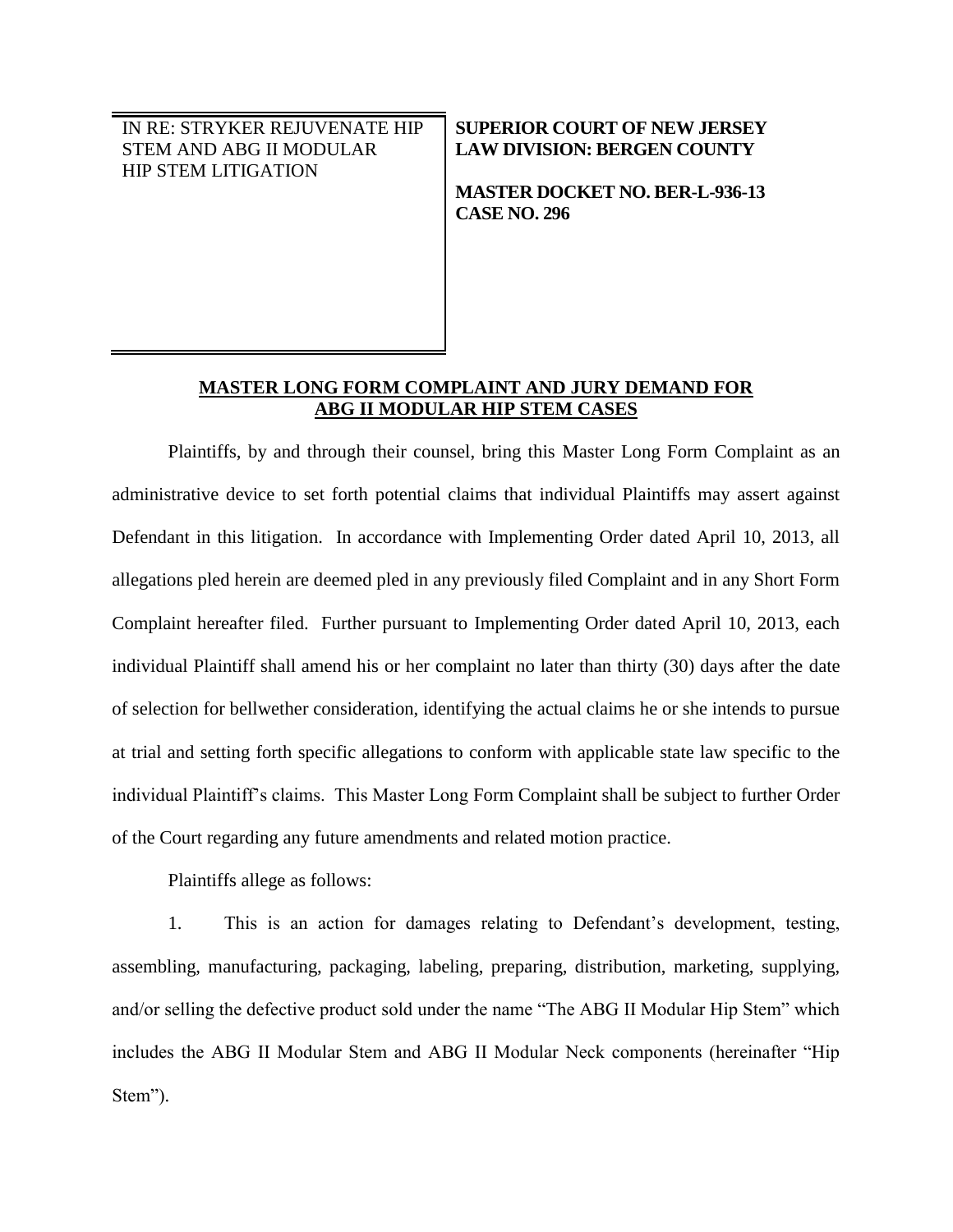### **PARTIES, JURISDICTION AND VENUE**

2. Plaintiffs include women and men who were implanted with the ABG II Modular Hip Stem. Plaintiffs also include the spouses of said women and men, as well as others with standing to file claims arising from the Hip Stem.

3. Venue in this action properly lies in Bergen County as the Defendant conducts substantial business in this county.

4. Defendant, Howmedica Osteonics Corp (hereinafter "HOWMEDICA"), d/b/a STRYKER ORTHOPAEDICS is a corporation organized and existing under the laws of New Jersey having its principal place of business located at 325 Corporate Drive, Mahwah, NJ 07430 and conducts business throughout the United States including in the States of New Jersey and New Jersey.

5. Jill Doe Manufacturers (1-10), Jack Doe Wholesalers (1-10), Jake Doe Sellers (1- 10), Jane Doe Distributors and Marketers (1-10), Jim Doe Health Care Providers (1-10), and Jean Doe (1-10), are corporations, partnerships, companies, persons or other entities involved in the marketing, design, development, manufacture, testing, selling, labeling, packaging, advertising, promoting, supplying, distribution or implantation of the Products, whose identities are not presently known by Plaintiffs. The Doe defendants are sued individually in their official capacity.

#### **THE PRODUCT**

6. At all times material hereto, Defendant Howmedica Osteonics Corp, d/b/a Stryker Orthopaedics (hereinafter referred to collectively as "Defendant") developed, tested, assembled, manufactured, packaged, labeled, prepared, distributed, marketed, supplied, and/or sold the Hip Stem under the name "The ABG II Modular Hip Stem," either directly or indirectly, to members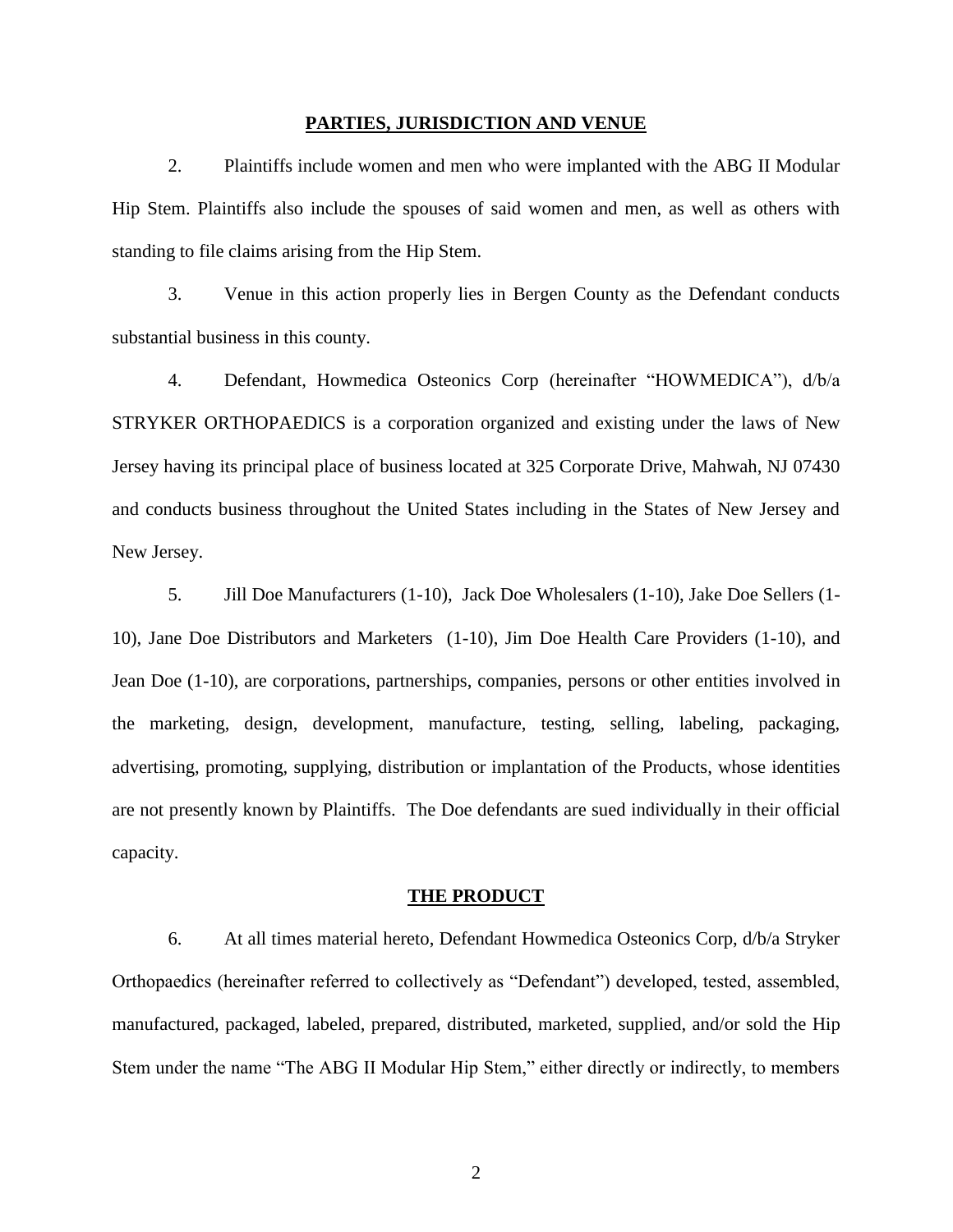of the general public within the State of New Jersey and outside the State of New Jersey, including Plaintiff herein.

7. Defendant's Hip Stem was placed into the stream of interstate commerce and was implanted in Plaintiffs.

8. As a direct and proximate result of Defendant placing the Hip Stem into the stream of commerce, Plaintiffs have suffered and continue to suffer both injuries and damages, including, but not limited to: past, present and future physical and mental pain and suffering; past, present and future medical, hospital, rehabilitative and pharmaceutical expenses; lost wages; and other related damages.

9. On November 4, 2009, Defendant received FDA clearance to sell its ABG II Modular Hip Stem in the United States. This was predicated on the prior approval of the Stryker Modular Hip System. Sometime during the first week of July of 2012, Defendant issued a voluntary worldwide recall of the ABG II Modular Hip Stem and Rejuvenate Modular Hip Stem.

10. The ABG II Modular Hip Stem is a dual modular hip replacement prosthesis. It is indicated for patients requiring primary or revision total hip arthroplasty or replacement to alleviate pain and restore function resulting from a variety of medical conditions including noninflammatory degenerative joint disease, rheumatoid arthritis, and functional deformities.

11. Unlike most prosthetic hip implants, the ABG II Modular Hip Stem is an artificial hip replacement device consisting of two basic components: a gas-atomized dispersion strengthened chrome cobalt (GADS CoCr) neck that is inserted into a titanium stem. The neck rests inside of the stem, which is implanted in the patient's femur. The stem has a PureFix hydroxyapatite coating. Scales are incorporated into the stem's anterior, posterior and medial surfaces to encourage the transmission of vertical loading from the implant to the bone and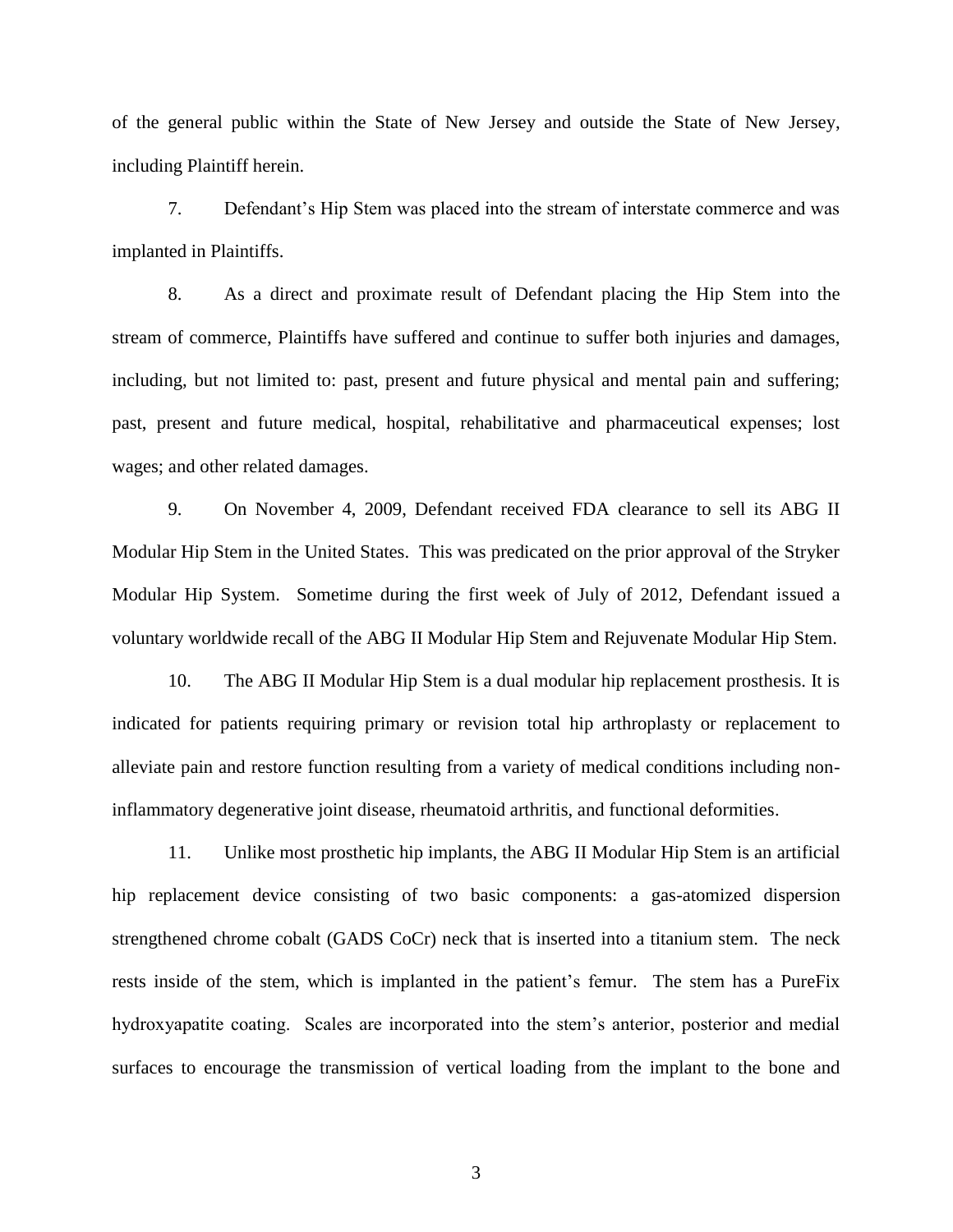reduce the dependence on friction at the hydroxyapatite surface. The ABG II Modular Hip Stem can be used interchangeably with any number of Stryker bearing surface components (which comprise the ball and an acetabular cup or socket). The bearing surface system or components are unrelated to the ABG II Modular Hip Stem's method of failure.

12. The titanium stem is manufactured utilizing a proprietary titanium alloy consisting of titanium, molybdenum, zirconium, and iron, which is commonly referred to as "TMZF." This alloy was designed and patented by Defendant and is unlike any other titanium alloy employed in the manufacture of other prosthetic hip implants. Defendant claims in its promotional materials for the ABG II Modular Hip Stem that its proprietary alloy is both stronger and less rigid than other titanium alloys. Defendant also claims that this particular TMZF titanium alloy has been tested and proven by Defendant to resist the effects of corrosion and fretting.

13. At all times material hereto, the ABG II Hip Stem implanted in Plaintiff was designed, manufactured, marketed, retailed, distributed, and/or supplied by Defendant.

14. After the implantation of the Hip Stem, Plaintiff began experiencing significant pain and discomfort in the area of the Hip Stem.

15. Diagnostic workup revealed one or more of the following findings: the presence of pseudotumor formation, the existence of a fluid collection about the hip prosthesis, and/or blood testing indicating the presence of heavy metal ions

16. Based upon these findings and in light of worsening symptoms, Plaintiff has or will undergo revision surgery for removal of the Hip Stem, or needs to have revision surgery but medically cannot endure such surgery at the present time. During that surgery, it has or will be discovered that, in fact, there was significant evidence of heavy metal toxicity including one or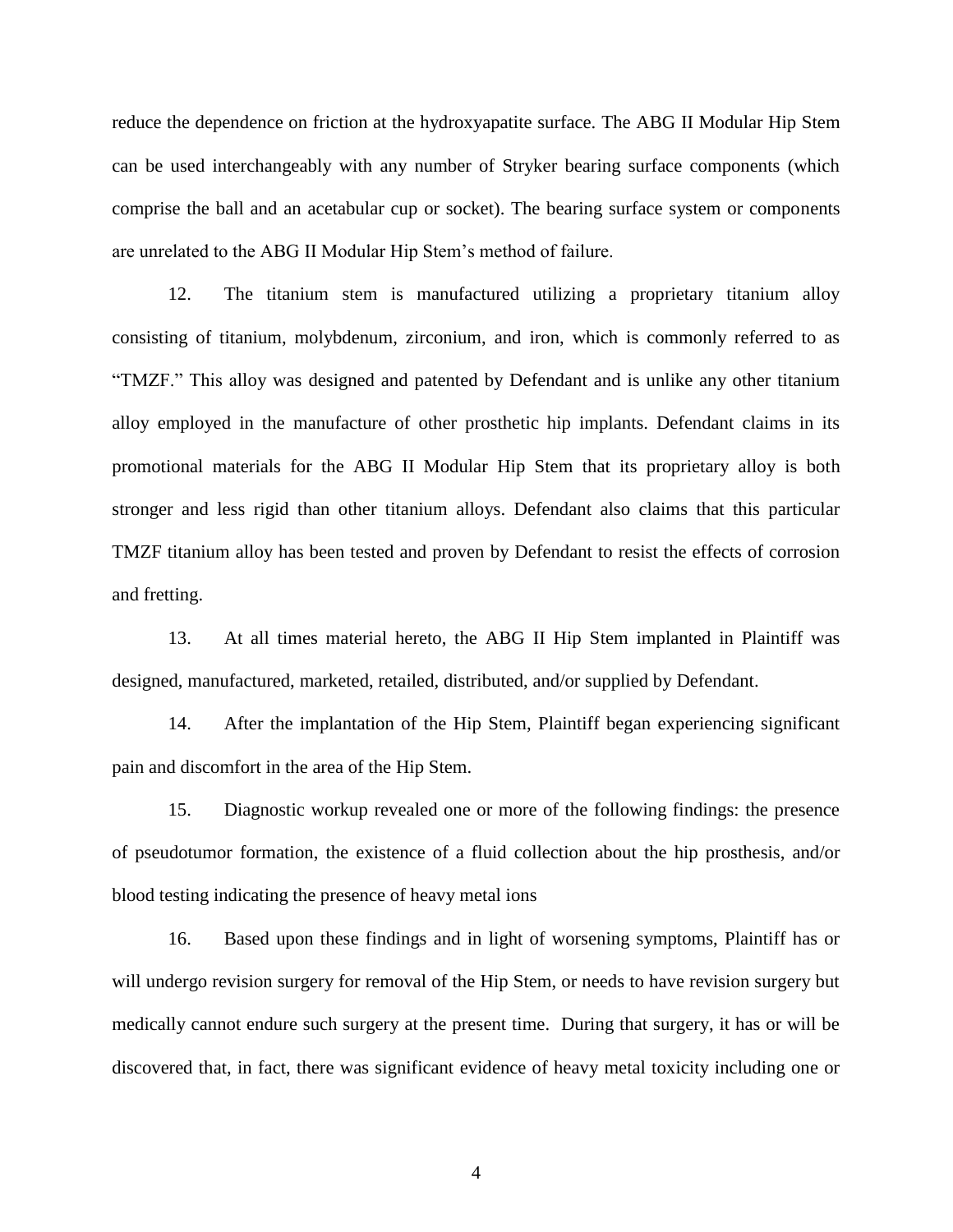more of the following findings: the presence of milky, turbid fluid; large pseudotumor formation; soft tissue necrosis; muscle loss and/or bony necrosis at the proximal femur.

## **THE STRYKER ABG II MODULAR HIP STEM HISTORY**

17. The ABG II Hip Stem was approved for market by the FDA on or about November 4, 2009 as an extension of the Stryker Modular Hip, which had been approved for market by the FDA on or about September 13, 2007, and The Rejuvenate Modular Hip, which had been approved for market by the FDA on or about June 3, 2008.

18. According to Defendant's materials, the ABG II Hip Stem was developed to optimize anatomic restoration by providing options that offer enhanced stability, proven modularity, and intra-operative flexibility. With a wide range of femoral stem and neck combinations and an extensive range of length, version, and offset options, the ABG II was marketed to enable surgeons to better personalize the implant to each patient's unique anatomy.

19. The ABG II Hip Stem is comprised of separate femoral stem and neck components and offers a variety of sizing options intraoperatively. The benefit, according to Stryker, was that by allowing the surgeon to independently manage leg length, neck version, and femoral offset, the system provides surgeons the ability to better personalize the biomechanics of each patient's hip replacement implant.

20. The ABG II Hip Stem combines the material characteristics of TMZF (Ti-12Mo-6Zr-2Fe) with a coating of PureFix HA for the stem and CoCr for the neck. Defendant claims that laboratory testing demonstrates the compatibility of these materials without concern for fretting and corrosion.

21. Despite Defendant's claims, this combination of materials has been reported to cause fretting, galvanization, and corrosion. Since the 1980s, medical and scientific literature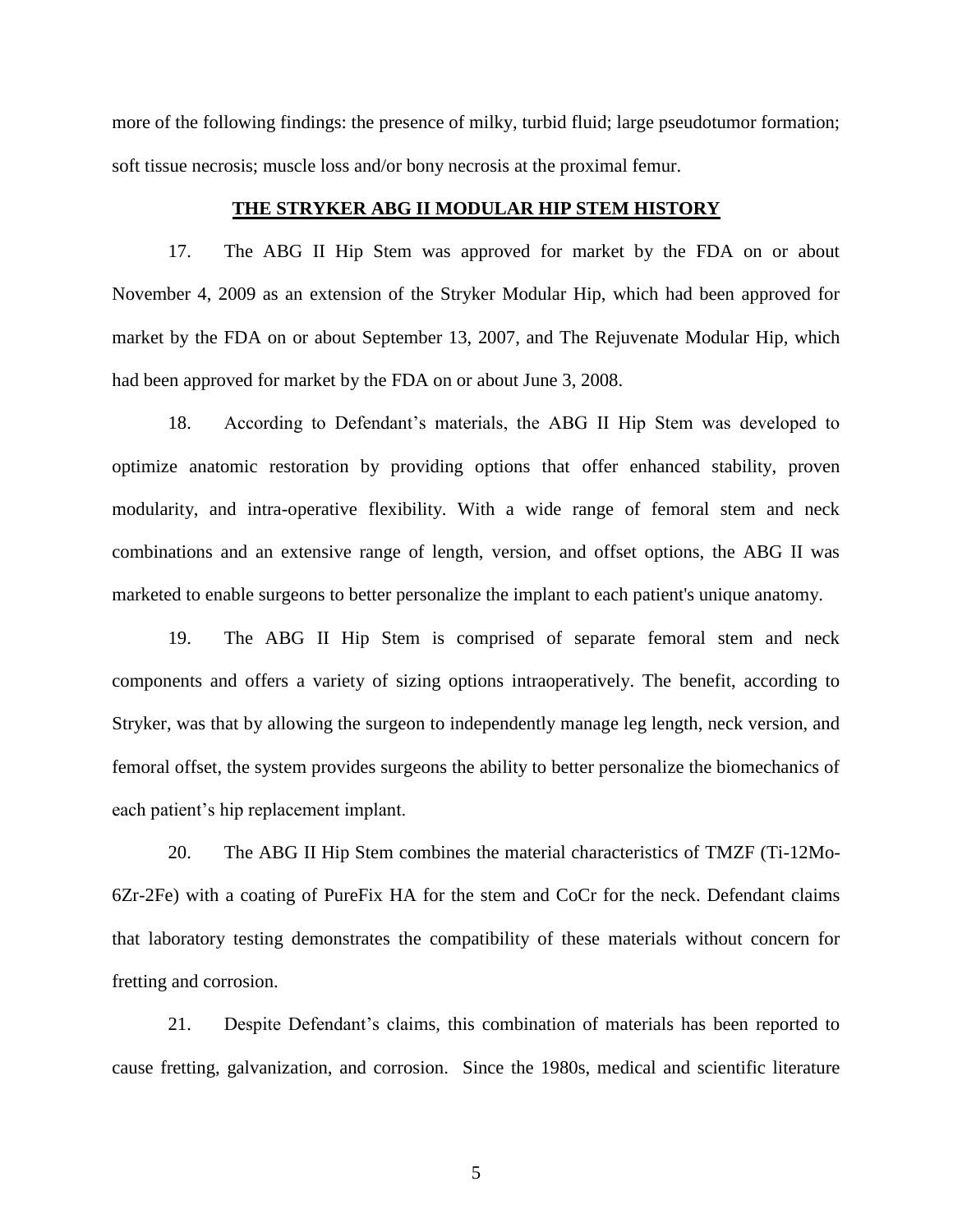has reported corrosion to be a problem when Ti and CoCr have been used at modular junctions in medical implants. However, in its marketing and sale of the device, Defendant represented and warranted that its proprietary materials alleviate this corrosion and fretting problem.

22. Defendant holds multiple patents for modular implant devices. Currently, Defendant has a pending application to patent a modular hip prosthesis similar to the ABG II Hip Stem.

## **URGENT SAFETY NOTICES AND RECALLS**

23. In April of 2012, Defendant issued an Urgent Field Safety Notice to surgeons and hospitals in the United States regarding the Hip Stem.

24. In this notice, Defendant acknowledged that it had received reports of device failure due to heavy metal contamination. The Urgent Field Safety Notice specifically referred to failures at the taper neck junction between the neck and stem due to corrosion and fretting.

25. This corrosion and fretting was exactly the same failure mechanism that Defendant had warranted would not occur because of the Hip Stem's design and composition. It was also exactly the same failure mechanism that the medical and scientific community had been studying and documenting in modular implant device designs since the 1980s.

26. The Urgent Field Safety Notice went on to describe symptoms and findings consistent with those experienced by Plaintiff herein.

27. Among those symptoms and findings specifically mentioned in the Urgent Field Safety Notice issued in April of 2012 by Defendant were tissue necrosis, metallosis, adverse soft tissue reaction, and pseudotumor formation.

28. Almost immediately following the Urgent Field Safety Notice, Defendant issued a voluntary recall of the Stryker Rejuvenate and ABG II in Canada. In the Canadian recall notice,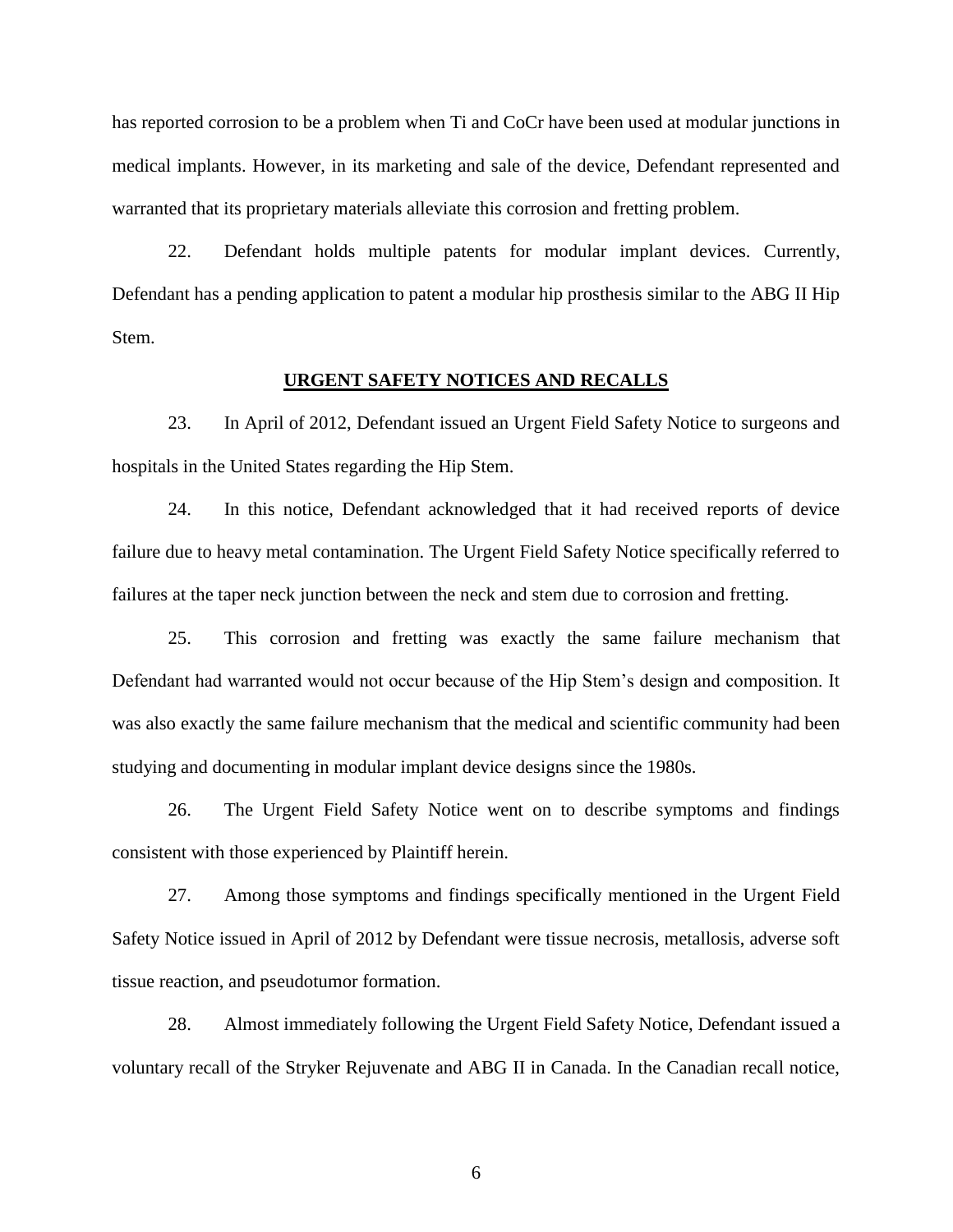Defendant stated that it was amending the Instructions for Use for the Hip Stem to include warnings that Defendant was on notice of the issues described in the Urgent Field Safety Notice above.

29. Finally, in the first week of July of 2012, Defendant issued a voluntary recall of all ABG II and Rejuvenate hip stems in the United States. As part of the July of 2012 recall notice, Defendant once again cited reports of device failure due to heavy metal fretting and corrosion.

## **THE FEDERAL REQUIREMENTS**

30. Federal regulation states: "Recall means a firm's removal or correction of a marketed product that the Food and Drug Administration considers to be in violation of the laws it administers and against which the agency would initiate legal action, e.g. seizure." See 21 CFR  $§7.3(g).$ 

31. Federal regulation states: "Recall classification means the numerical designation, i.e., I, II or III, assigned by the Food and Drug Administration to a particular product recall to indicate the relative degree of health hazard presented by the product being recalled." See 21 CFR §7.3 (m).

32. Federal regulation states: "Class II is a situation in which use of, or exposure to, a violative product may cause temporary or medically reversible adverse health consequences or where the probability of serious adverse health consequences is remote." See 21 CFR §7.3 (m).

33. The classification of the product withdrawals and corrections of the Defendant's Hip Stems (as described above) as Class II Recalls by the FDA confirms by definition that the devices were in violation of federal law and that initiation of legal action or seizure would be indicated for these Hip Stems.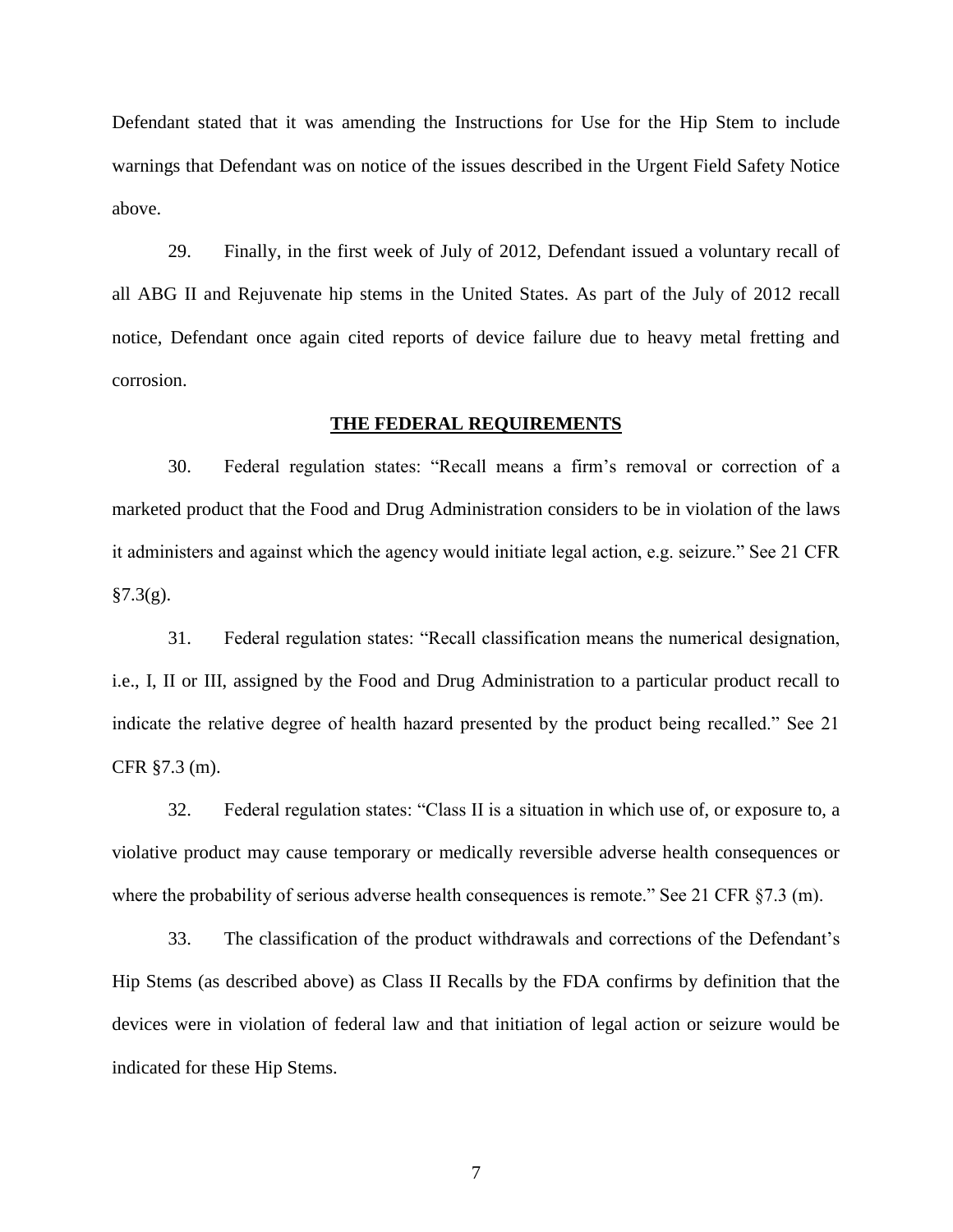34. Pursuant to federal law, a device is deemed to be adulterated if, among other things, it fails to meet established performance standards, or if the methods, facilities or controls used for its manufacture, packing, storage or installation are not in conformity with federal requirements. See 21 U.S.C. §351.

35. Pursuant to federal law, a device is deemed to be misbranded if, among other things, its labeling is false or misleading in any particular manner, or if it is dangerous to health when used in the manner prescribed, recommended, or suggested in the labeling thereof. See 21 U.S.C. §352.

36. Pursuant to federal law, manufacturers are required to comply with FDA regulation of medical devices, including FDA requirements for records and reports, in order to prohibit introduction of medical devices that are adulterated or misbranded, and to assure the safety and effectiveness of medical devices. In particular, manufacturers must keep records and make reports if any of its medical devices may have caused or contributed to death or serious injury, or if the devices have malfunctioned in a manner likely to cause or contribute to death or serious injury. Federal law also mandates that the FDA establish regulations requiring a manufacturer of a medical device to report promptly to FDA any correction or removal of a device undertaken to reduce a risk to health posed by the device, or to remedy a violation of federal law by which a device may present a risk to health. See 21 U.S.C. §360(i).

37. Pursuant to FDA regulation, adverse events associated with a medical device must be reported to FDA within 30 days after the manufacturer becomes aware that (a) a device may have caused or contributed to death or serious injury, or (b) that a device has malfunctioned and would be likely to cause or contribute to death or serious injury if the malfunction was to recur. Such reports must contain all information reasonably known to the manufacturer, including any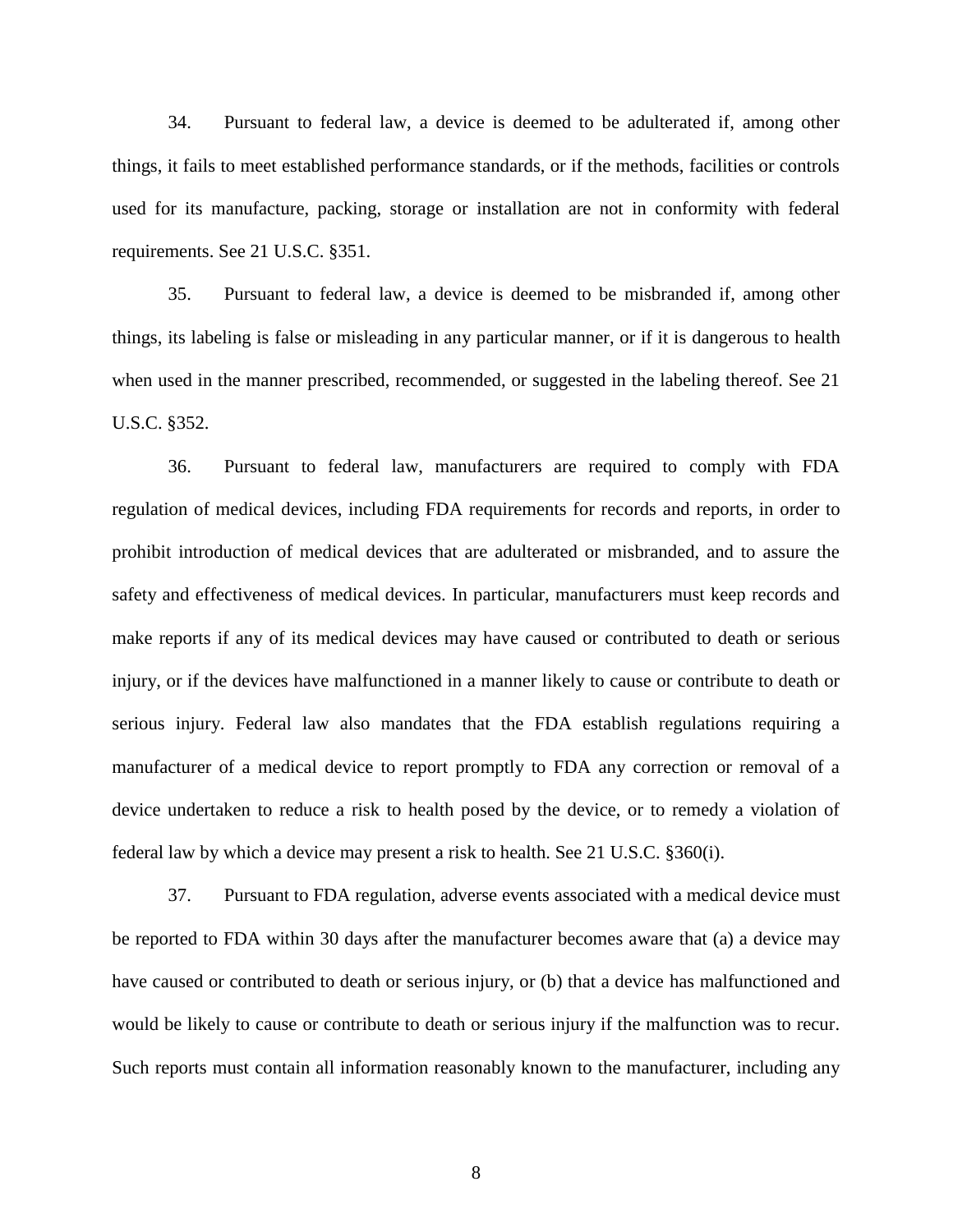information that can be obtained by analysis, testing, or other evaluation of the device, and any information in the manufacturer's possession. In addition, manufacturers are responsible for conducting an investigation of each adverse event, and must evaluate the cause of the adverse event. See 21 CFR §803.50.

38. Pursuant to federal regulations, manufacturers of medical devices must also describe in every individual adverse event report whether remedial action was taken with regard to the adverse event, and whether the remedial action was reported to FDA as a removal or correction of the device. See 21 CFR §803.52.

39. Pursuant to federal regulations, manufacturers must report any reportable MDR event or events, including a trend analysis that necessitates remedial action to prevent an unreasonable risk of substantial harm to the public health, to the FDA within 5 business days after becoming aware of such event or events. See 21 CFR §803.53.

40. Pursuant to federal regulations, device manufacturers must report promptly to FDA any device corrections and removals and must also maintain records of device corrections and removals. FDA regulations require submission of a written report within ten working days of any correction or removal of a device initiated by the manufacturer to reduce a risk to health posed by the device, or to remedy a violation of the Act caused by the device which may present a risk to health. The written submission must contain, among other things, a description of the event giving rise to the information reported, the corrective or removal actions taken, and any illness or injuries that have occurred with use of the device, including reference to any device report numbers. Manufacturers must also indicate the total number of devices manufactured or distributed which are subject to the correction or removal, and provide a copy of all communications regarding the correction or removal. See 21 CFR §806.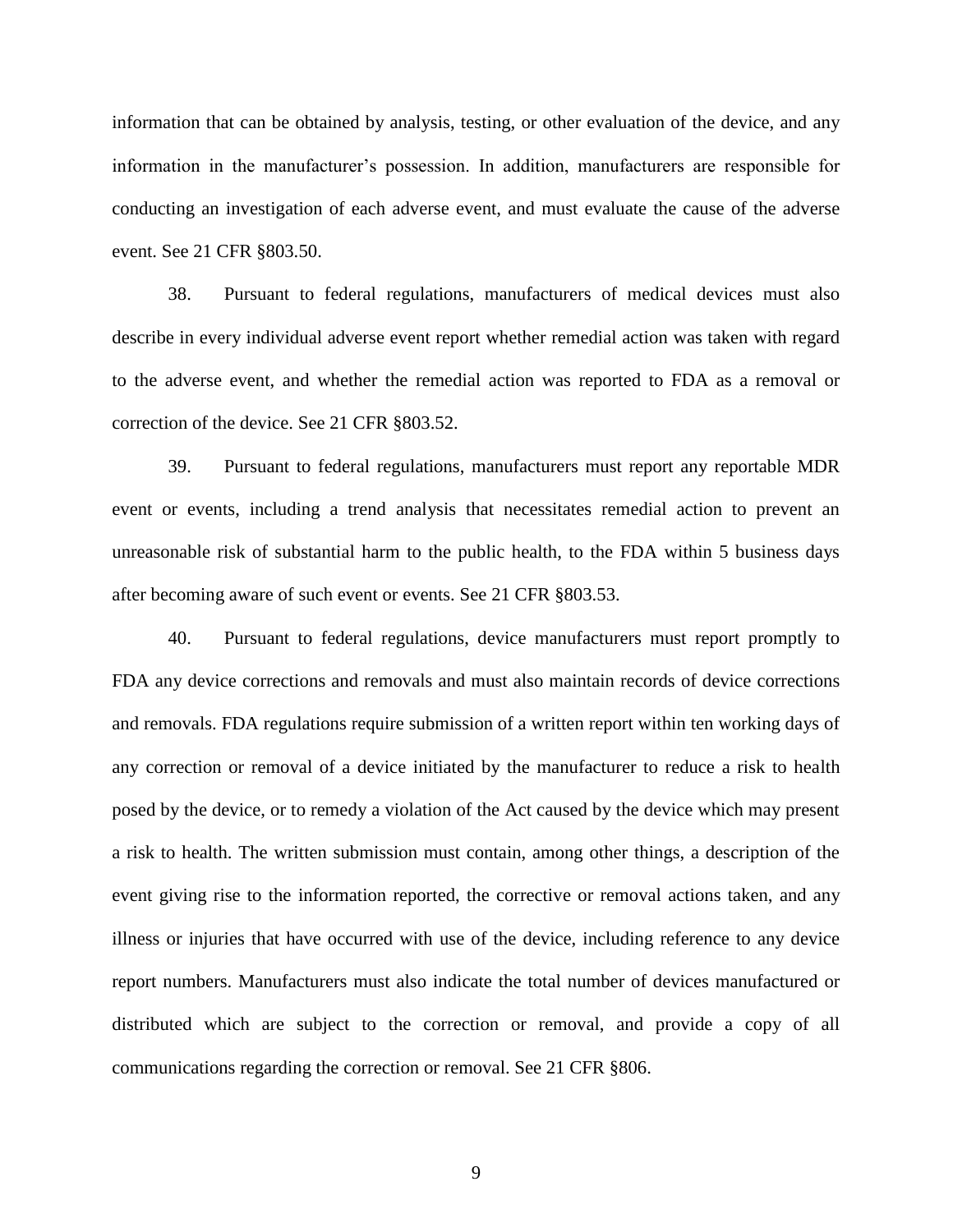41. Pursuant to federal regulations, manufacturers must comply with specific quality system requirements promulgated by FDA. These regulations require manufacturers to meet design control requirements, including but not limited to conducting design validation to ensure that devices conform to defined user needs and intended uses. Manufacturers must also meet quality standards in manufacture and production of the devices. Manufacturers must establish and maintain procedures for implementing corrective actions and preventive actions, and investigate the cause of nonconforming products and take corrective action to prevent recurrence. Manufacturers are also required to review and evaluate all complaints and determine whether an investigation is necessary. Further, Manufacturers are required to use statistical techniques, where necessary, to evaluate product performance. See 21 CFR §820.

42. Pursuant to federal regulations, a manufacturer must report to the FDA any new indications for use of a device, labeling changes, or changes in the performance or design specifications, circuits, components, ingredients, principle of operation or physical layout of its devices. Federal regulations require that: "A PMA supplement must be submitted when unanticipated adverse effects, increases in the incidence of anticipated adverse effects, or device failures necessitate a labeling, manufacturing, or device modification." See 21 CFR §814.

43. Specifically, it is believed that with respect to the ABG II Hip Stem, Defendant failed to timely report adverse events; failed to timely conduct failure investigations and analyses; failed to timely report any and all information concerning product failures and corrections; failed to timely and fully inform FDA of unanticipated adverse effects, increases in the incidence of adverse effects, or device failures necessitating a labeling, manufacturing or device modification; failed to conduct necessary design validation; and sold a misbranded and adulterated product.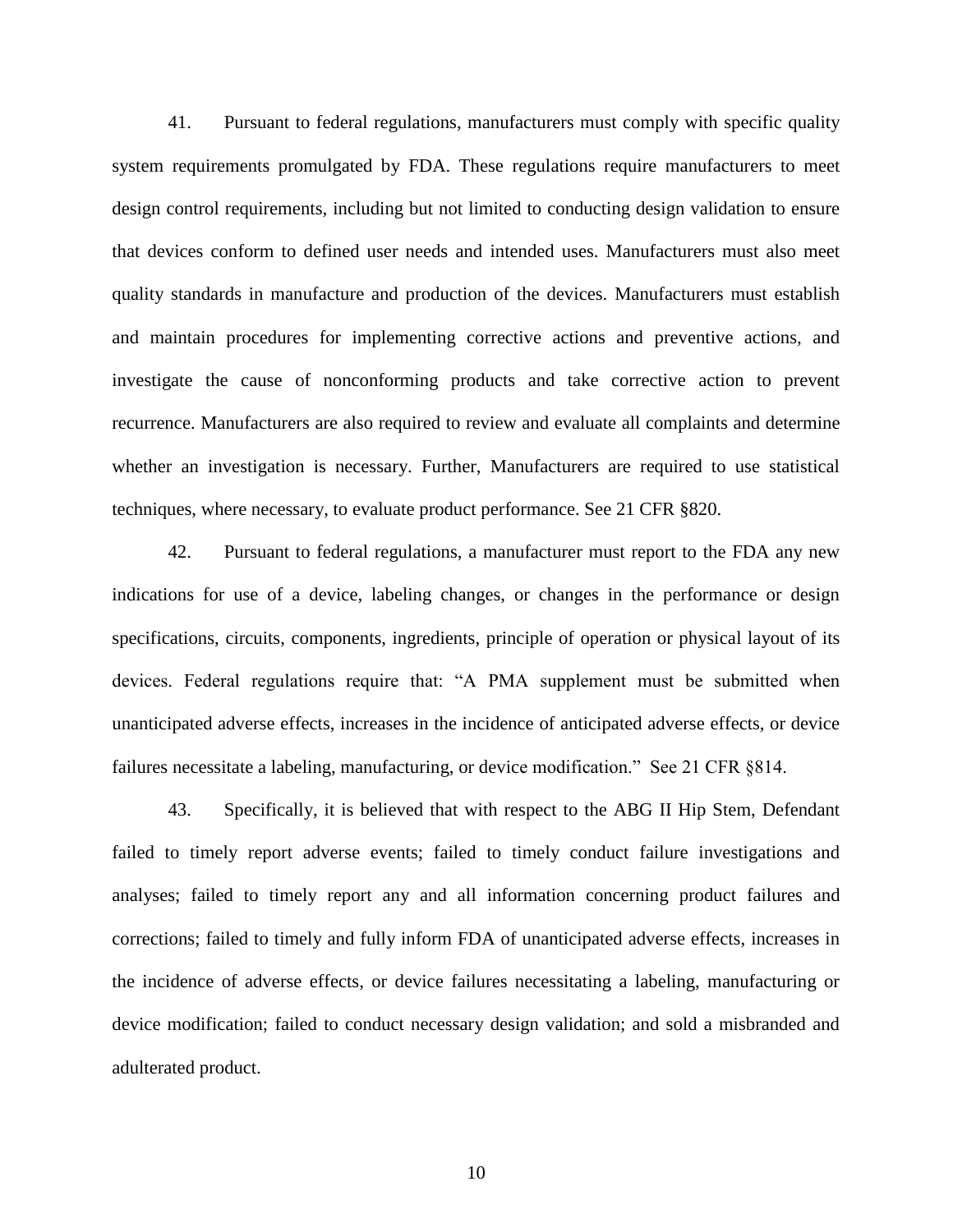#### **CAUSES OF ACTION**

## **COUNT I – NEGLIGENCE**

44. Plaintiffs reallege and incorporate by reference the allegations set forth above.

45. Defendant designed, manufactured, marketed, detailed, advertised both to physicians and consumers the ABG II Hip Stem.

46. As a result, Defendant had a duty to perform each of these functions reasonably and with reasonable and due care for the safety and well-being of patients in whom the devices would be implanted, including Plaintiffs herein.

47. Defendant failed to use reasonable and due care for the safety and well-being of those in whom the device would be implanted, including Plaintiffs herein, and is therefore negligent in the following respects:

a. Defendant failed to adequately design and manufacture the Hip Stem to insure that it would not corrode, erode, deteriorate, and induce severe metal toxicity in the patient. The flaws include but are not limited to: incompatibility of the TMZF titanium alloy with other device components; poor design of the taper neck junction between stem and neck, such that micro-motion was predictable; poor manufacturing practices such that the taper neck junction between the neck and stem do not "fit" the way they were intended; and a combination of the above factors leads to rapid, severe heavy metal cast-off causing soft tissue and bony necrosis, pain, and premature failure of the device.

b. Defendant failed to adequately test the Hip Stem to insure that it would not corrode, erode, deteriorate and/or induce severe metal toxicity in the patients;

c. Defendant failed to conduct anything other than bench testing so that when manufactured and marketed, patients became, in essence, Defendant's first clinical trial;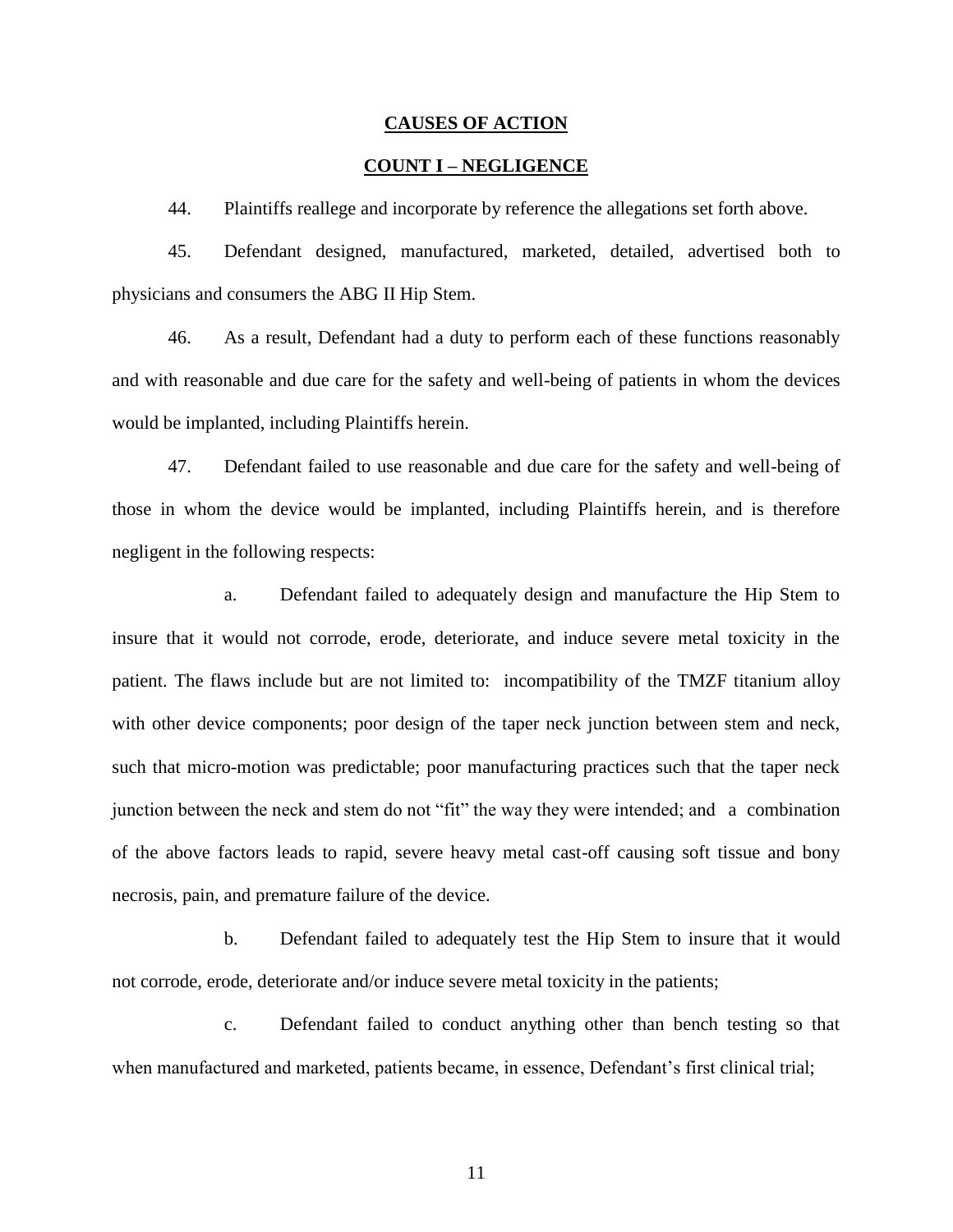d. Defendant made affirmative representations that the Hip Stem would not fret or corrode in the human body. These representations were false and misleading to both physicians and the consumer, including Plaintiffs herein;

e. Defendant trained its sales force to detail the Hip Stem utilizing representations that Defendant knew or should have known were false, creating in the minds of both surgeons and consumers, including Plaintiffs herein, that the Hip Stem would not cause metal toxicity;

f. Defendant specifically marketed the Hip Stem as a safe alternative to metal-on-metal bearing surface devices that had been widely publicized as capable of causing premature failure due to heavy metal toxicity;

g. Defendant marketed the Hip Stem as a "perfect fit" for younger patients due to its modular design, creating in the minds of physicians and consumers, including Plaintiffs herein, that the Hip Stem was superior to other available hip implants when in fact the Hip Stem was so poorly designed, constructed, and tested that it had to be recalled from the market only three years after it was introduced;

h. Defendant failed to manufacture the Hip Stem to FDA-cleared and/or Defendant's own internal specifications, such that the taper neck junction between the neck and stem prematurely failed causing metal debris cast-off and severe metal toxicity in patients;

i. Defendant failed to adequately test the TMZF alloy's compatibility with chrome cobalt components in an effort to prevent corrosion and fretting at the neck/stem taper neck junction of this modular device;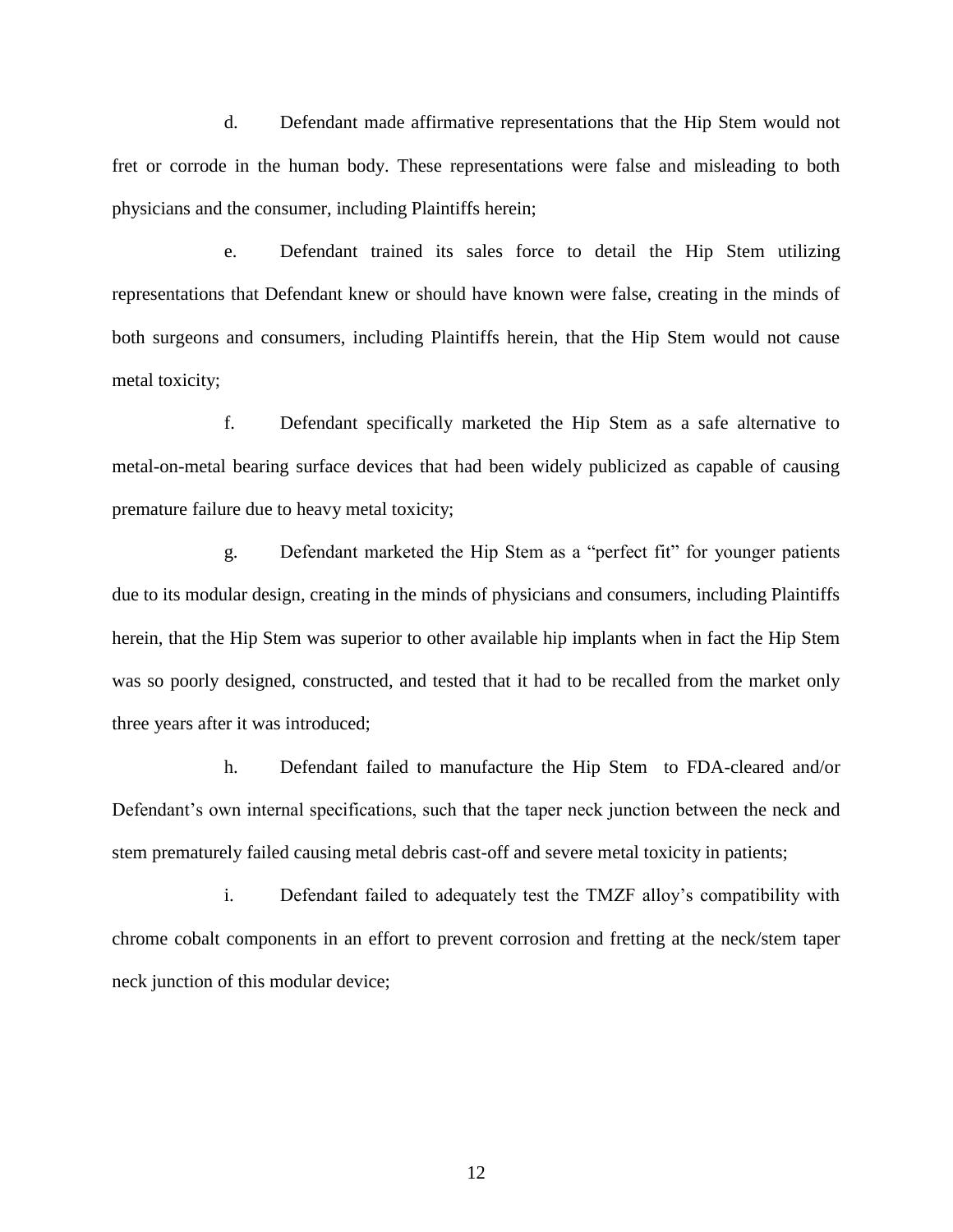j. Defendant failed to promptly act upon reports of early failure, such that the Hip Stem continued to be implanted in unknowing patients by surgeons well after it should have been recalled or sales suspended;

k. Defendant chose as its predicate device a hip implant system that had known failures in the past; had to be redesigned due to design flaws; and has been the subject of protracted litigation filed by patients who have been harmed by defects in the predicate modular device; and

l. Defendant was on actual knowledge prior to marketing the Rejuvenate System and ABG II that its TMZF titanium alloy performed poorly when mated with chrome cobalt components. Defendant also knew when it introduced the ABG II Hip Stem to the market that the Stryker Accolade (as well as other Stryker devices that were also made of TMZF alloy) were experiencing corrosion, fretting, and failure issues at the taper neck junction between the neck and chrome cobalt head or ball. Nevertheless, Defendant either suppressed or ignored these reports and marketed the Hip Stem anyway, knowing that these two dissimilar metals when utilized in various hip implant devices were performing poorly in the market and causing harm to patients.

48. The above conduct exhibits Defendant's failure to exercise reasonable care. It was foreseeable that such negligence would lead to premature device failure as well as severe, permanent, debilitating injury to patients, including Plaintiffs herein.

49. As a direct and proximate result of Defendant's negligence, Plaintiffs suffered all or some of the following: severe physical pain and suffering; emotional distress; mental anguish; loss of the capacity for the enjoyment of life; incurred medical and nursing expenses; incurred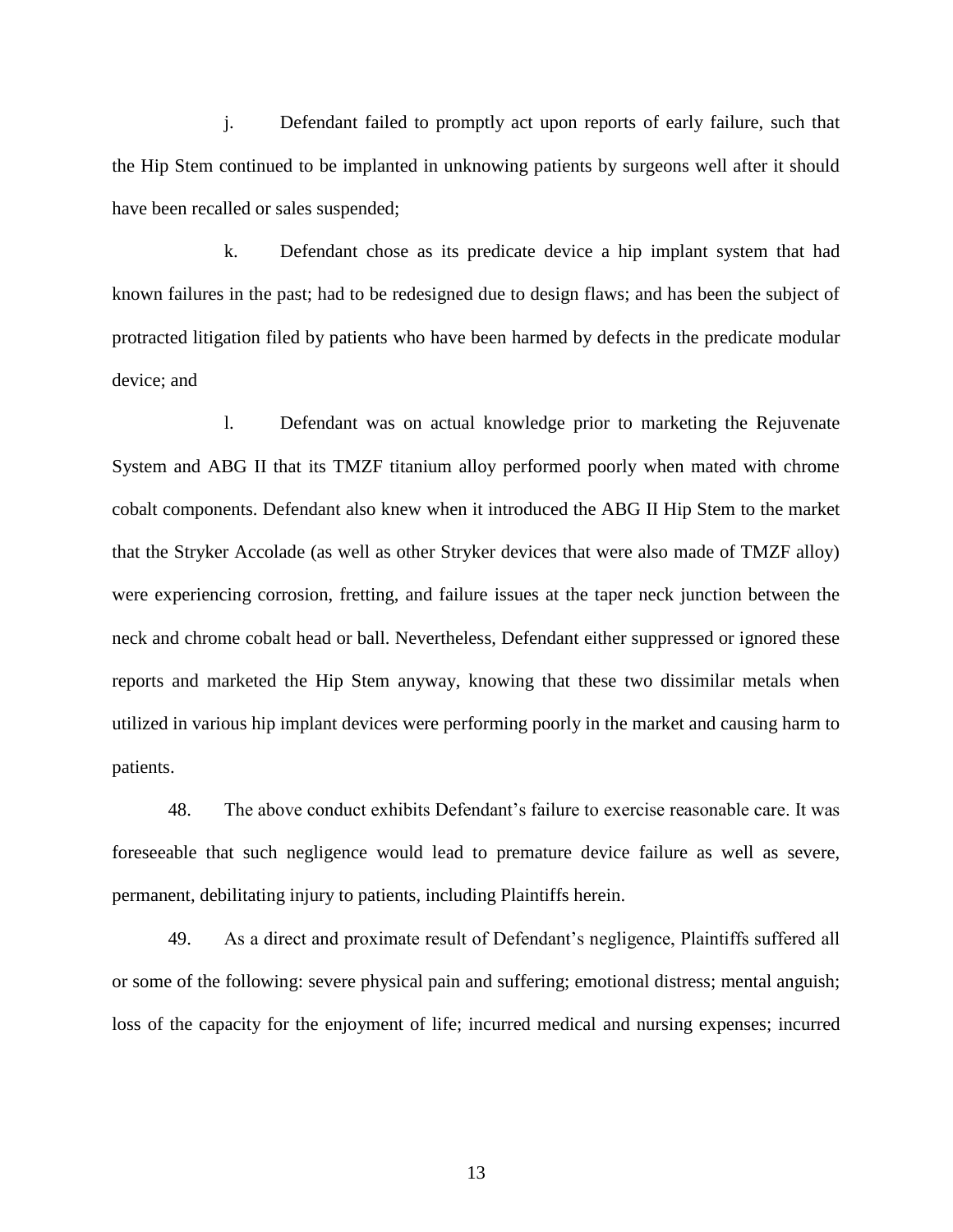surgical expenses; and lost wages and loss of earning capacity. These damages have occurred in the past and will continue into the future.

WHEREFORE, Plaintiffs respectfully request that Plaintiffs be granted relief against Defendant, as contained in the Prayer For Relief.

## **COUNT II – NEGLIGENCE PER SE**

50. Plaintiffs reallege and incorporate by reference the allegations set above as if set forth herein.

51. Defendant had an obligation to not violate the law in the manufacture, design, testing, assembly, inspection, labeling, packaging, supplying marketing, selling, advertising, preparing for use, and warning of the risks and dangers of the Hip Stem.

52. Defendant failed to comply with federal requirements. Specifically, it is believed that with respect to the ABG II Hip Stem, Defendant failed to timely report adverse events; failed to timely conduct failure investigations and analyses; failed to timely report any and all information concerning product failures and corrections; failed to timely and fully inform FDA of unanticipated adverse effects, increases in the incidence of adverse effects, or device failures necessitating a labeling, manufacturing or device modification; failed to conduct necessary design validation; and sold a misbranded and adulterated product.

WHEREFORE, Plaintiffs respectfully request that Plaintiffs be granted relief against Defendant, as contained in the Prayer For Relief.

## **COUNT III – STRICT PRODUCTS LIABILITY- DEFECTIVE DESIGN**

53. Plaintiffs reallege and incorporate by reference the allegations set above as if set forth herein.

54. This is an action for strict liability based upon design defect against Defendant.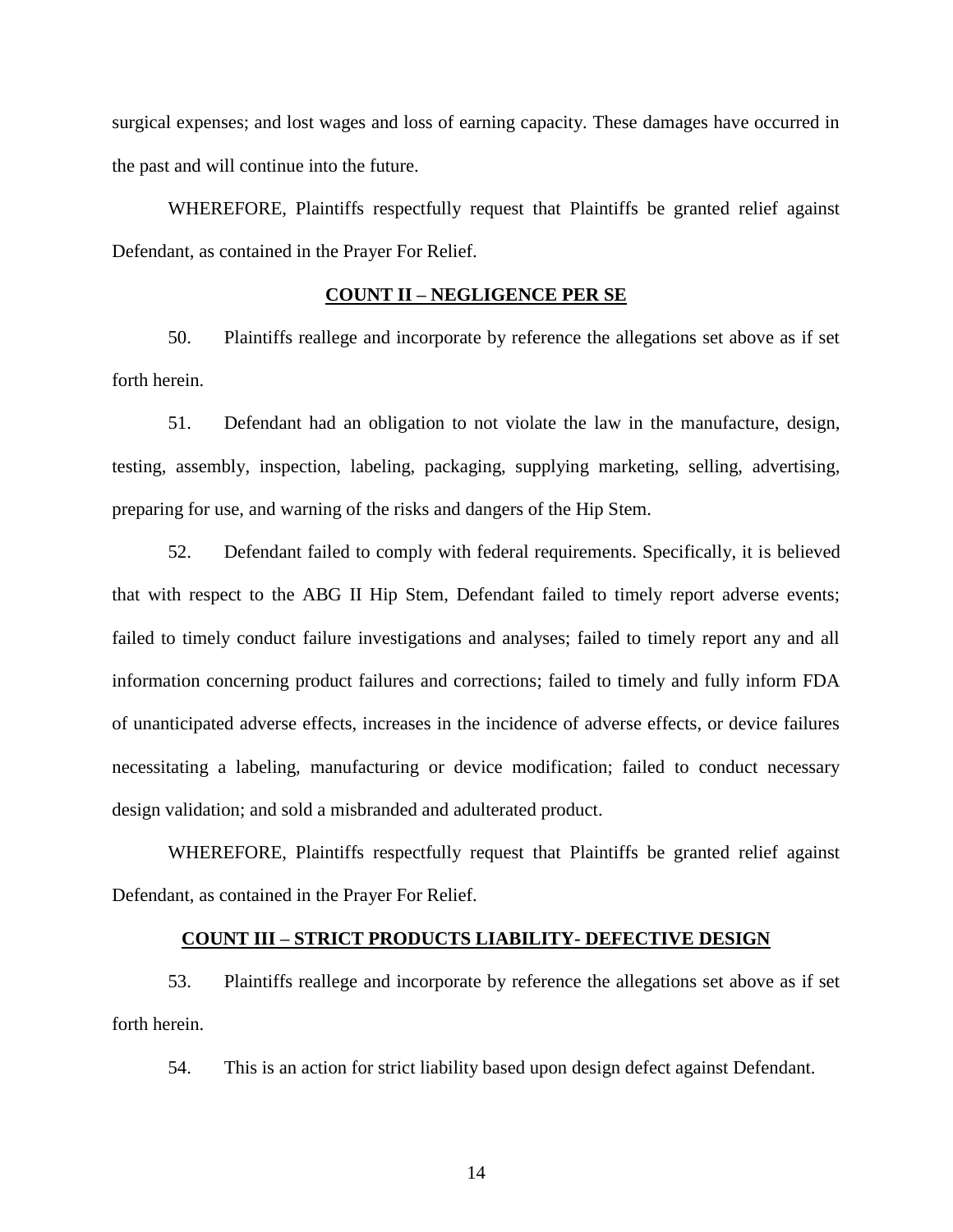55. Defendant's ABG II Hip Stem is designed in such a way that, when used as intended, the Hip Stem causes serious, permanent, and devastating damage to patients in whom the devices are implanted. The damage and mechanism of injury have been previously described herein. Defendant acted unreasonably in its design of the Hip Stem in that Defendant failed to adopt a safer design for the Hip Stem that was practical, feasible, and otherwise a reasonable alternative design or formulation that would have prevented or substantially reduced the risk of harm without substantially impairing the usefulness, practicality, or desirability of the product.

56. Defendant's ABG II Hip Stem does not perform as safely as an ordinary consumer would expect when used as intended or in a manner reasonably foreseeable to Defendant.

57. The risks of using Defendant's ABG II Hip Stem outweigh the benefits of using the device.

58. There were numerous safer alternative designs to the ABG II Hip Stem which in reasonable probability would have prevented or significantly reduced the risk of the personal injuries suffered by Plaintiffs herein without substantially impairing the product's utility and such safer alternative designs were economically and technologically feasible at the time the ABG II Hip Stem left the control of Defendant by the application of existing or reasonably- achievable scientific knowledge.

59. The design defects in Defendant's ABG II Hip Stem caused serious damage to Plaintiffs herein, including one or more of the following: bodily injury; pain and suffering; disability; physical impairment; disfigurement; mental anguish; inconvenience; aggravation of a pre-existing condition; loss of the capacity for the enjoyment of life; the costs of medical care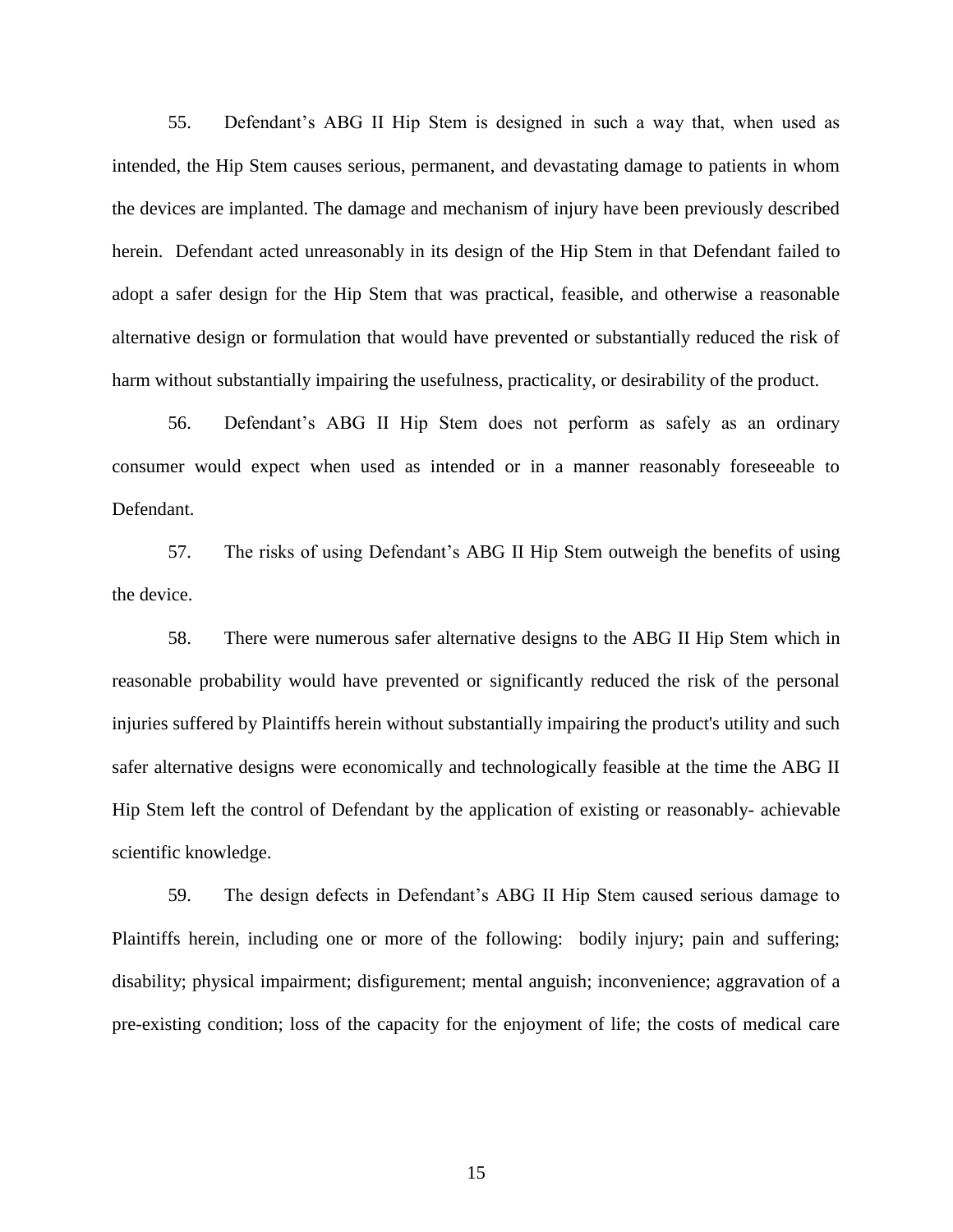and expenses; loss of earnings; and loss of the ability to earn money, all of which damages and losses will continue in the future.

WHEREFORE, Plaintiffs respectfully request that Plaintiffs be granted relief against Defendant, as contained in the Prayer For Relief.

# **COUNT IV – STRICT PRODUCTS LIABILITY- MANUFACTURING DEFECT**

60. Plaintiffs reallege and incorporate by reference the allegations set forth above as if set forth herein.

61. This is an action for strict liability based on a manufacturing defect.

62. The ABG II Hip Stem is designed for implantation into the human body and to last for fifteen or more years. The ABG II Hip Stem was also designed to be compatible with human tissue and bone.

63. The ABG II Hip Stems implanted in Plaintiffs herein failed and were removed (or will be required to be removed) within a short period of time after the original dates of implantation.

64. The ABG II Hip Stems installed in the hips of Plaintiffs herein were not compatible with human tissue and bone. Through a process of fretting and corrosion, the ABG II Hip Stem released heavy metals into the bodies of Plaintiffs' herein causing severe and permanent destruction of bone and tissue. Defendant failed to manufacture the ABG II Hip Stem in a manner that prevented fretting and corrosion, and, in fact, manufactured the product such that it caused fretting and corrosion.

65. The ABG II Hip Stems implanted in the hips of Plaintiffs herein contained manufacturing defects.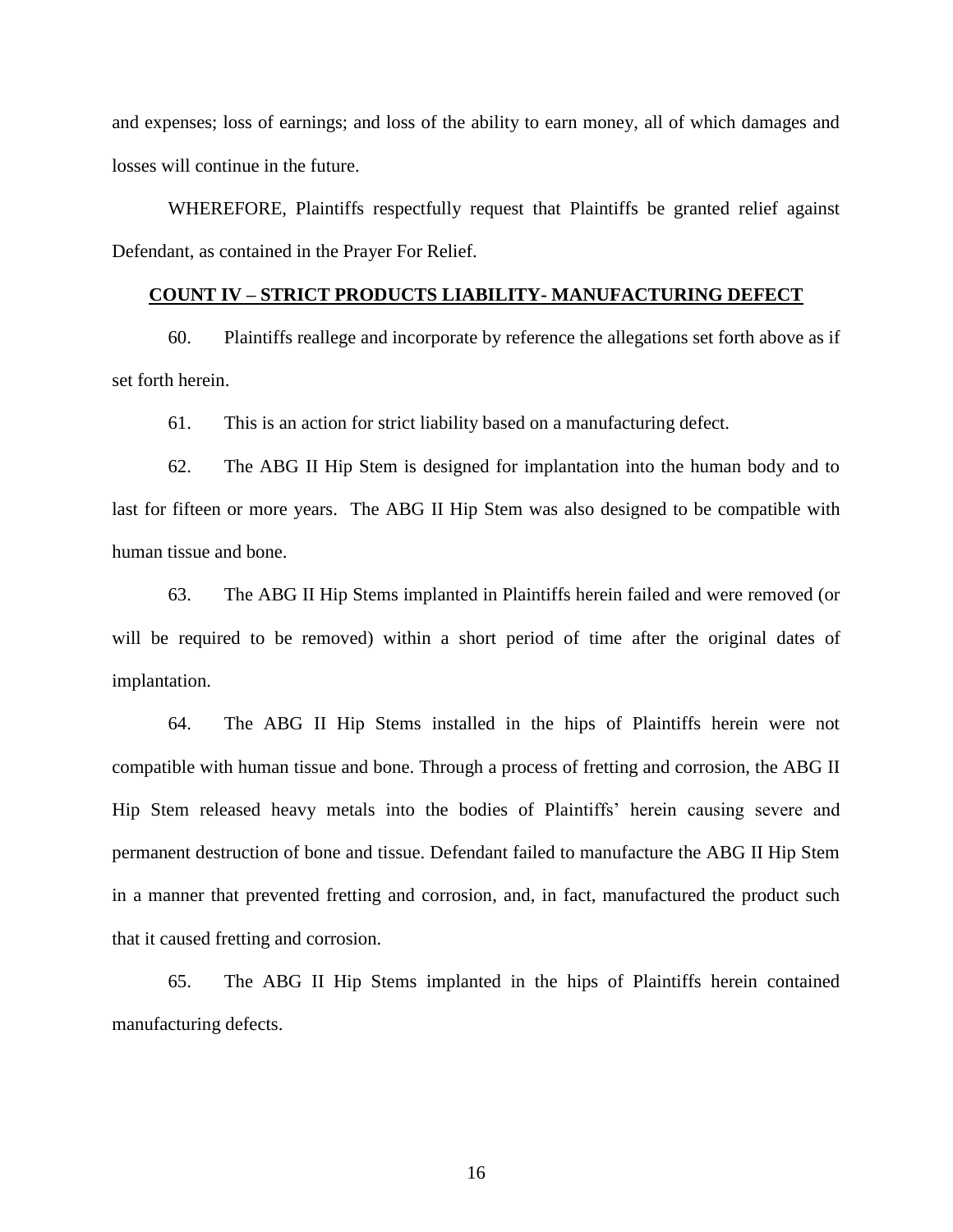66. The manufacturing defects in the ABG II Hip Stems implanted in the hips of Plaintiffs herein caused serious damage to Plaintiffs including one or more of the following: bodily injury; pain and suffering; disability; physical impairment; disfigurement; mental anguish; inconvenience; aggravation of a pre-existing condition; loss of the capacity for the enjoyment of life; the costs of medical care and expenses; loss of earnings; and loss of the ability to earn money, all of which damages and losses will continue in the future.

WHEREFORE, Plaintiffs respectfully request that Plaintiffs be granted relief against Defendant, as contained in the Prayer For Relief.

## **COUNT V – STRICT PRODUCTS LIABILITY- FAILURE TO WARN**

67. Plaintiffs reallege and incorporate by reference the allegations set forth above as if set forth herein.

68. The ABG II Hip Stems implanted into Plaintiffs herein contained no warnings or, in the alternative, inadequate warnings as to the risks that the product could cause fretting, corrosion, and significant heavy metal toxicity. Similar, although still inadequate, warnings were added in 2012 just prior to the recall of the product by Defendant. Defendant acted unreasonably in failing to provide such warning or instruction prior to 2012.

69. The warnings that accompanied the ABG II Hip Stems failed to provide that level of information that an ordinary consumer, including Plaintiffs herein, would expect when using the implants in a manner reasonably foreseeable to the Defendant. Moreover, the ABG II Hip Stem left the Defendant's control without an adequate warning or instruction, and created an unreasonably dangerous condition in that Defendant, as the seller and manufacturer, knew or in the exercise of ordinary care should have known that the Hip Stem posed a substantial risk of harm. Alternatively, after the ABG II Hip Stem left the Defendant's control, Defendant became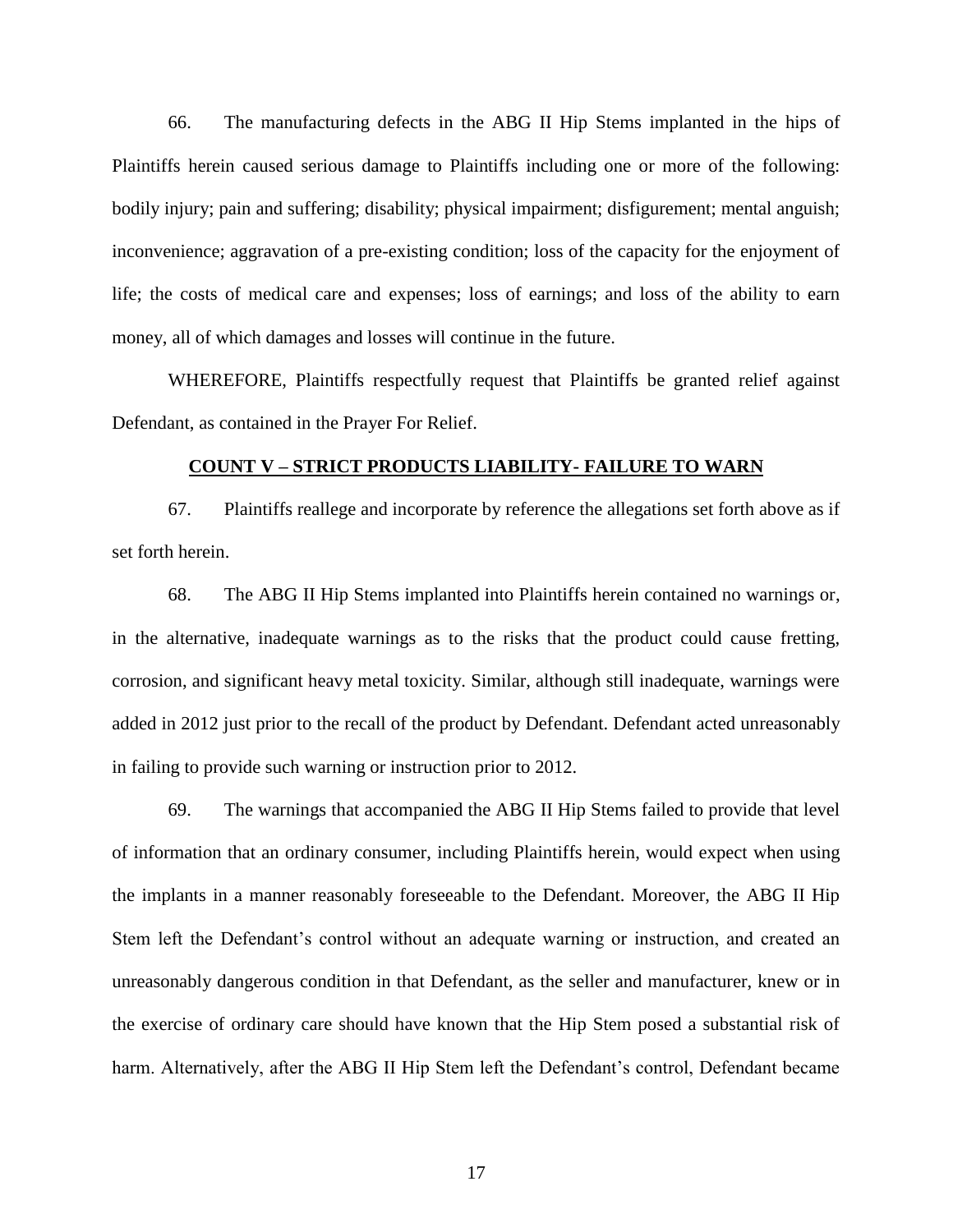aware of, or in the exercise of ordinary care should have known, that the Hip Stem posed a substantial risk of harm to patients, including Plaintiffs herein, yet Defendant failed to take reasonable steps to give adequate warning or instruction or to take other reasonable action under the circumstances.

70. Had Plaintiffs received proper or adequate warnings as to the risks associated with using the Hip Stem, Plaintiffs would not have used the product.

71. Had Plaintiffs' surgeons received a proper or adequate warning as to the risks associated with using the ABG II Hip Stem, Plaintiffs' surgeons would not have recommended the device; would have used an alternate device; or, at a minimum, would have provided Plaintiffs with adequate warnings and obtained informed consent.

72. Defendant's failure to warn of the ABG II Hip Stem's risks caused serious damage to Plaintiffs herein, including one or more of the following: bodily injury; pain and suffering; disability; physical impairment; disfigurement; mental anguish; inconvenience; aggravation of a pre-existing condition; loss of the capacity for the enjoyment of life; the costs of medical care and expenses; loss of earnings; and loss of the ability to earn money, all of which damages and losses will continue in the future.

WHEREFORE, Plaintiffs respectfully request that Plaintiffs be granted relief against Defendant, as contained in the Prayer For Relief.

#### **COUNT VI – BREACH OF EXPRESS WARRANTY**

73. Plaintiffs reallege and incorporate by reference the allegations set forth above as if set forth herein.

74. Through Defendant's public statements, descriptions of the ABG II Hip stem, and promises relating to the ABG II Hip Stem, Defendant expressly warranted, among other things,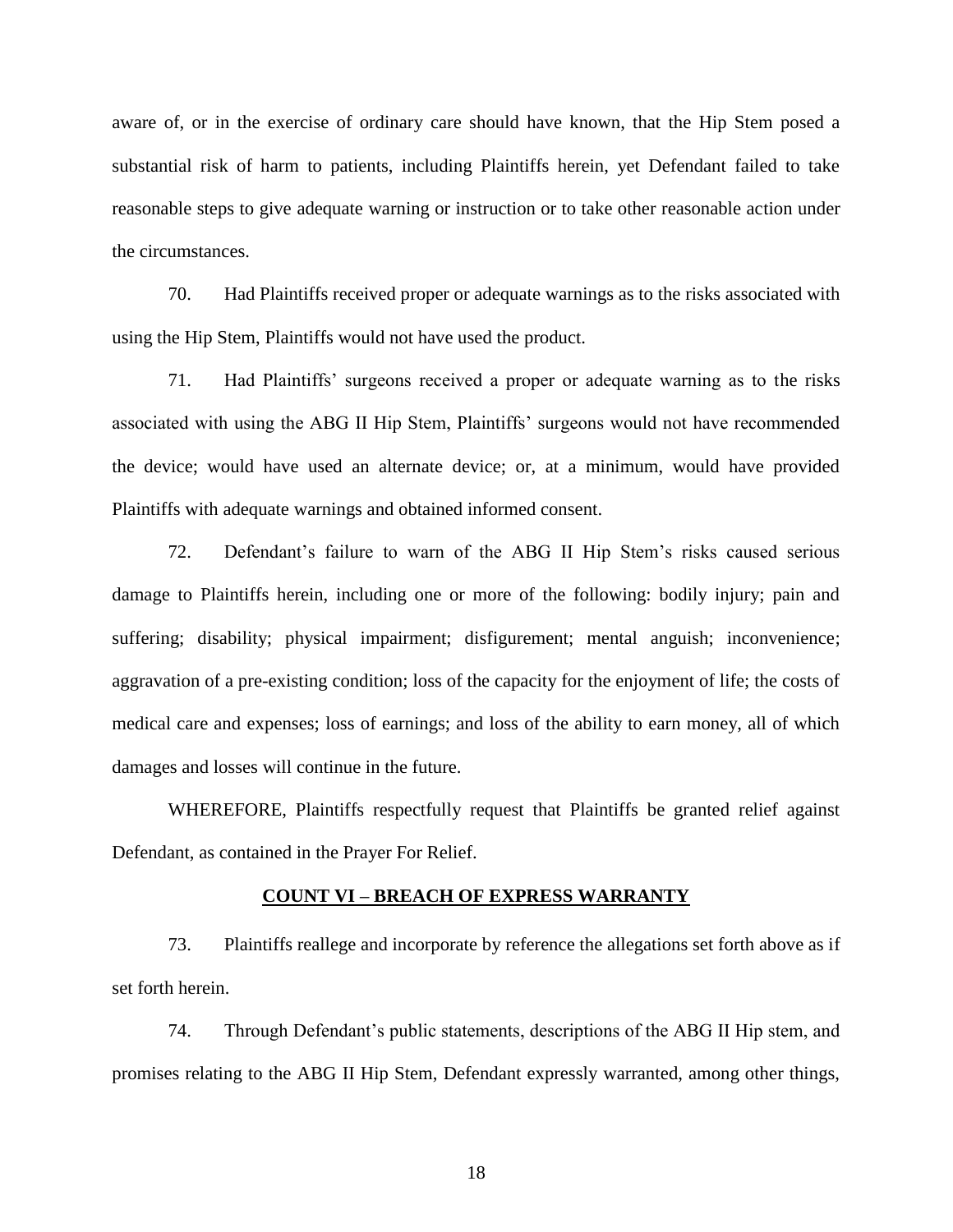that the ABG II Hip Stem was efficacious and safe for its intended use; was designed and constructed of materials that would prevent fretting and corrosion; would last longer than competing hip implant devices; and was more suitable for implantation in younger adults than other devices given its purported longevity and/or modular design.

75. These warranties came in the form of (i) publicly-made written and verbal assurances of safety; (ii) press releases and dissemination via the media of uniform promotional information that was intended to create demand for the ABG II Hip Stem (but which contained material misrepresentations and utterly failed to warn of the risks of the ABG II Hip Stem); (iii) verbal assurances made by Defendant's consumer relations personnel to the public about the safety of the ABG II Hip Stem that also downplayed the risks associated with implantation of the Hip Stems; and (iv) false and misleading written information supplied by Defendant.

76. The most prominent representation made by Defendant was on its website where Defendant expressly warranted that the design, testing, and materials utilized in the ABG II Hip Stem would prevent fretting and corrosion.

77. Plaintiffs herein further allege that all of the aforementioned written materials are known to Defendant and in its possession, and it is Plaintiffs' reasonable belief that these materials shall be produced by Defendant and be made of record once Plaintiffs are afforded the opportunity to conduct discovery.

78. When Defendant made these express warranties, Defendant knew the purposes for which ABG II Hip Stem was to be used and warranted the Hip Stems to be in all respects safe and proper for such purposes.

79. Defendant drafted the documents and/or made the statements upon which these warranty claims are based and, in so doing, defined the terms of those warranties.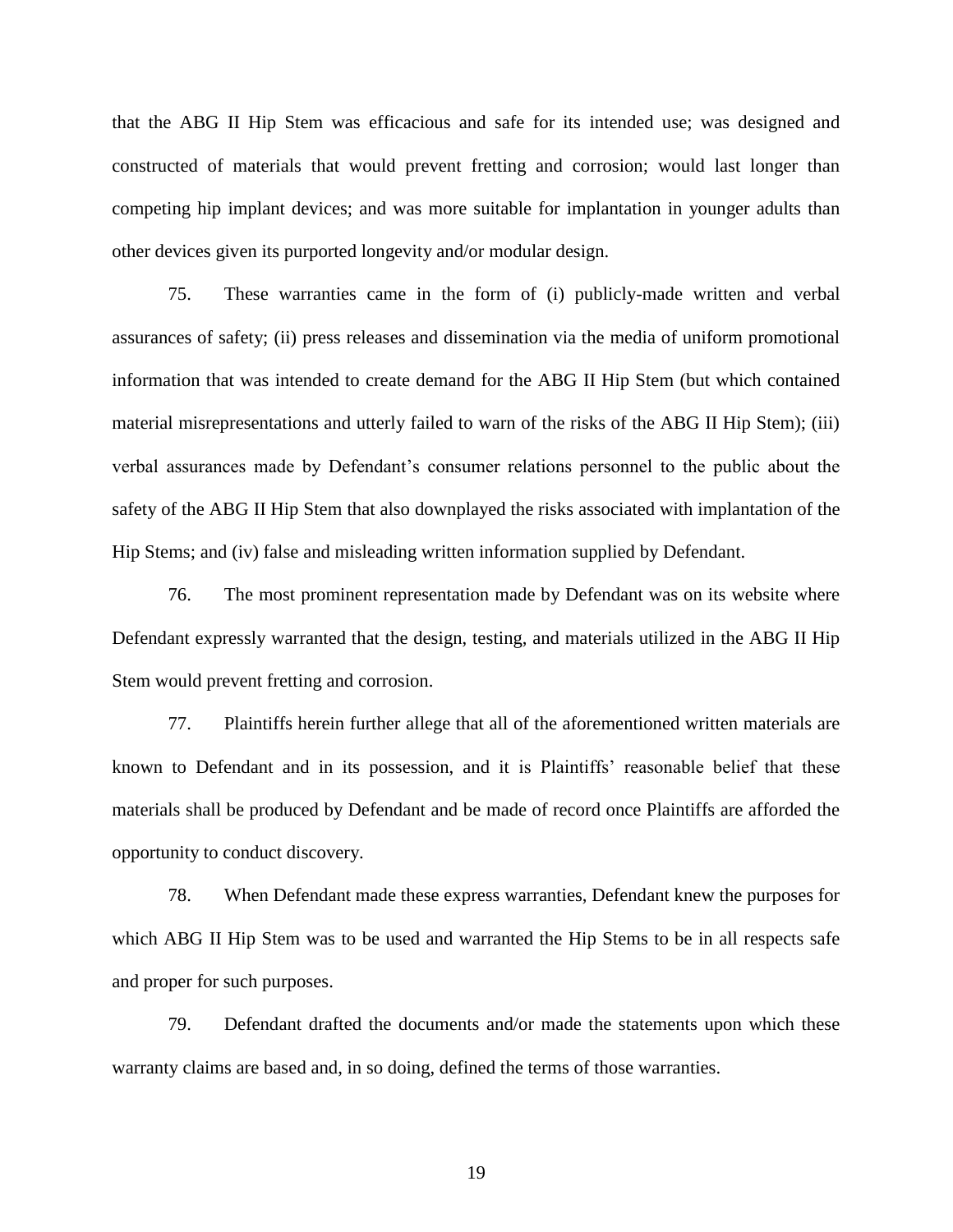80. Defendant's representations and promises regarding the Hip Stems had the natural tendency to induce those in need of prosthetic hip implants, including Plaintiffs herein, to purchase the Hip Stems in reliance thereon.

81. The ABG II Hip Stem does not conform to Defendant's representations in that the devices are not safe and produce serious side effects.

82. As such, the ABG II Hip Stem did not conform to Defendant's promises, descriptions, or affirmations of fact and was not adequately packaged, labeled, promoted, or fit for the ordinary purposes for which such devices are used.

83. Defendant therefore breached its express warranties to Plaintiffs herein in violation of applicable state statutes and common law, by manufacturing, marketing, and selling the ABG II Hip Stems to Plaintiffs herein and causing damages as will be established at trial.

WHEREFORE, Plaintiffs respectfully request that Plaintiffs be granted relief against Defendant, as contained in the Prayer For Relief.

#### **COUNT VII - BREACH OF WARRANTY AS TO MERCHANTABILITY**

84. Plaintiffs reallege and incorporate by reference the allegations set forth above as if set forth herein.

85. At all times material, Defendant was a merchant with respect to the ABG II Hip Stems.

86. The ABG II Hip Stem was defectively designed and manufactured, and was distributed and sold without the provision of reasonable instructions or warnings regarding the foreseeable risk of harm posed by the ABG II Hip Stem to patients, including Plaintiffs herein.

87. The ABG II Hip Stem was not fit for its ordinary purposes.

88. Plaintiffs herein were foreseeable users of the Hip Stem.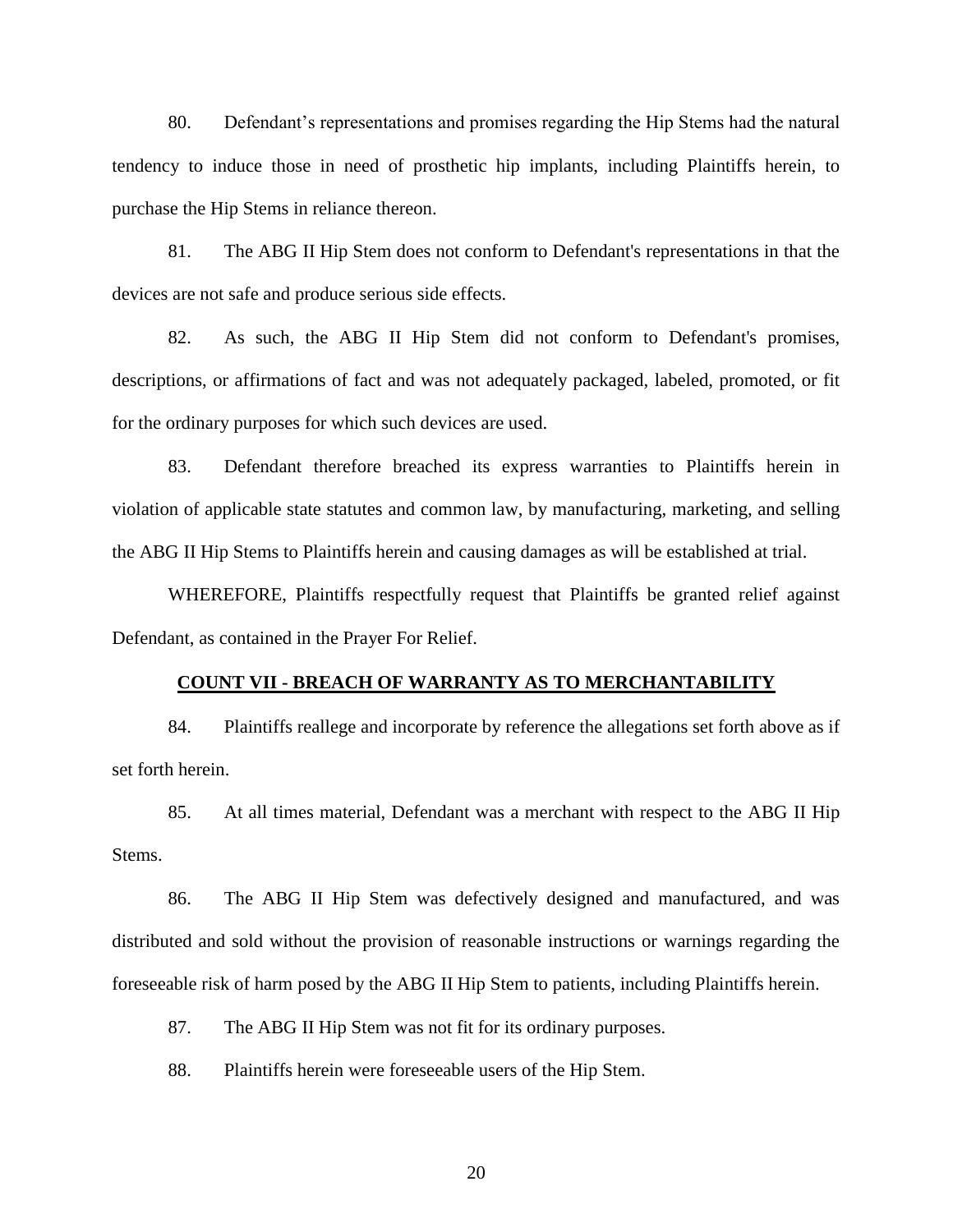89. The Hip Stem was being used in the intended manner at the time of the injuries sustained by Plaintiffs herein.

90. Plaintiffs suffered harm as a direct and proximate result of the above said defects in the ABG II Hip Stem.

WHEREFORE, Plaintiffs respectfully request that Plaintiffs be granted relief against Defendant, as contained in the Prayer For Relief.

## **COUNT VIII - BREACH OF IMPLIED WARRANTIES**

91. Plaintiffs reallege and incorporate by reference the allegations set forth above as if set forth herein.

92. At all relevant and material times, Defendant manufactured, distributed, advertised, promoted, and sold the Hip Stems.

93. At all relevant times, Defendant intended that the Hip Stems be used in the manner that Plaintiffs herein in fact used the Hip Stems, and Defendant impliedly warranted each of the Hip Stems to be of merchantable quality; safe and fit for such use; and warranted that each of the Hip Stems was adequately tested.

94. Defendant was aware that consumers, including Plaintiffs herein, would use the ABG II Hip Stem as a hip implant; which is to say that Plaintiffs herein were foreseeable users.

95. Plaintiffs were at all relevant times in privity with Defendants.

96. The ABG II Hip Stem was expected to reach and did in fact reach consumers, including Plaintiffs herein, without substantial changes in the condition in which the Hip Stems were manufactured and sold by Defendant.

97. Defendant breached various implied warranties with respect to the Hip Stems in the following manner: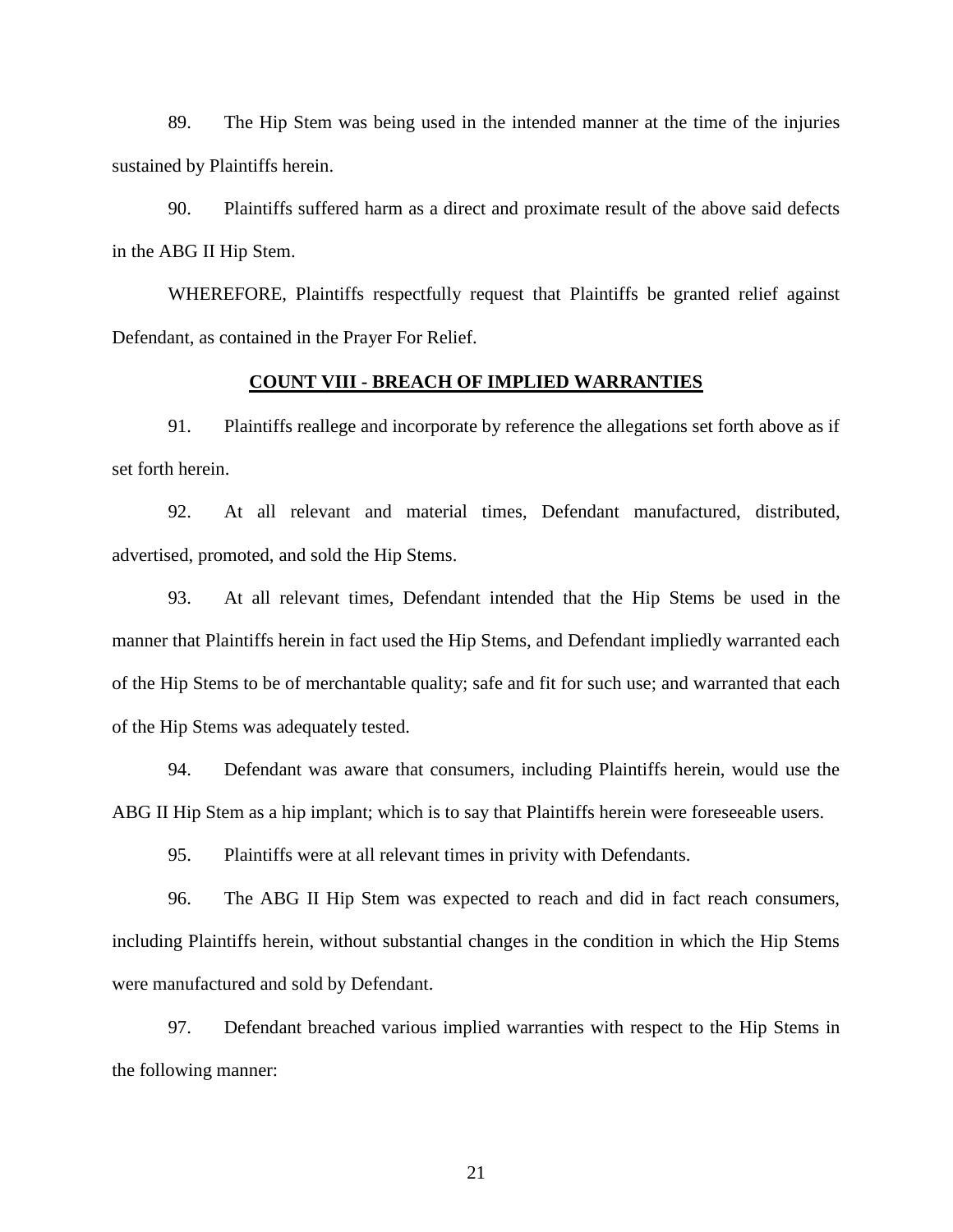a. Defendant represented through its labeling, advertising, marketing materials, detail persons, seminar presentations, publications, notice letters, and regulatory submissions that the ABG II Hip Stems were safe and fraudulently withheld and concealed information about the substantial risks of serious injury and/or death associated with using the ABG II Hip Stem;

b. Defendant represented that the Hip Stems were safe, and/or safer than other alternative hip implants and fraudulently concealed information which demonstrated that the Hip Stems were not safer than alternatives available on the market; and

c. Defendant represented that the Hip Stems were more efficacious than other alternative devices and fraudulently concealed information, regarding the true efficacy of the ABG II Hip Stem.

98. In reliance upon Defendant's implied warranties, Plaintiffs herein used the ABG II Hip Stem as prescribed and in the foreseeable manner normally intended, recommended, promoted, and marketed by Defendant.

99. Defendant breached their implied warranty to Plaintiffs in that the ABG II Hip Stems were not of merchantable quality, safe and fit for its intended use, or adequately tested, in violation of the following statutes: Ala. Code §§ 7-2-314, *et seq.;* Alaska. Stat. §§ 45.02.314, *et seq.;* Ariz. Rev. Stat. Ann. §§ 47-2314, *et seq.;* Ark. Code Ann. §§ 4-2-314, *et seq.;* Cal. Comm. Code §§ 2314, *et seq.;* Colo. Rev. Stat. §§ 4-2-314, *et seq.;* Conn. Gen. Stat. Ann. §§ 42a-2-314, *et seq.;* Del. Code Ann. tit. 6, §§ 2-314, *et seq.;* D.C. Code Ann. §§ 28:2-314, *et seq.;* Fla. Stat. Ann. §§ 672.314, *et seq.;* O.C.G.A. §§ 11-2-314, *et seq.;* Haw. Rev. Stat. §§ 490:2-314, *et seq.;*  Id. Code §§ 28-2-314, *et seq.;* Ill. Comp. Stat. Ann. Ch. 810, 5/2-314, *et seq.;* Indiana Code Ann. §§ 26-1-2-314, *et seq.;* Iowa Code Ann. §§ 554.2314, *et seq.;* Kan. Stat. Ann. §§ 84-2-314, *et*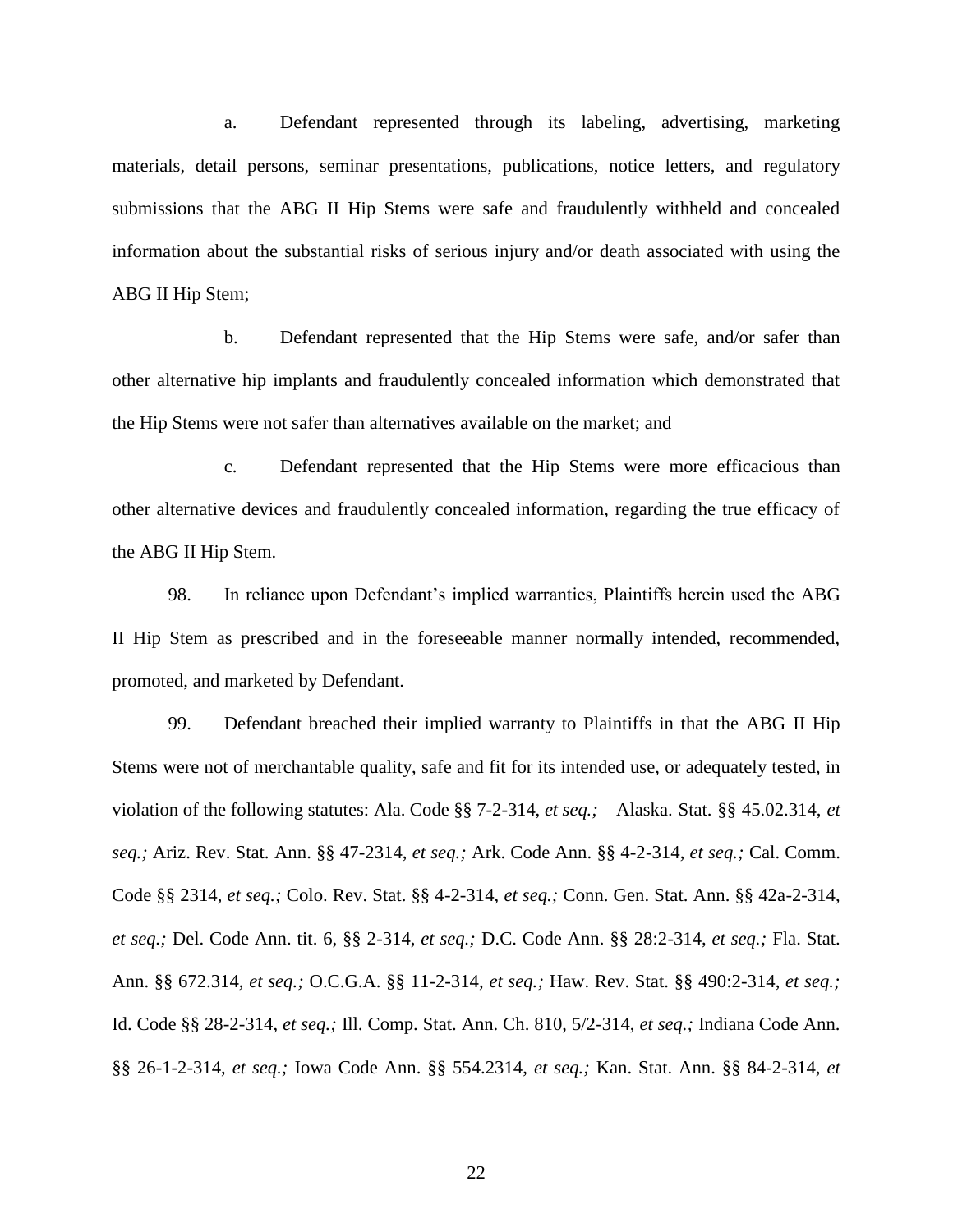*seq.;* Ky. Rev. Stat. Ann. §§ 355.2-314, *et seq.;* La. Civ. Code Ann. art. 2520, *et seq. (*and is liable for redhibition under this statute); Me. Rev. Stat. Ann. tit. 11, §§ 2-314, *et seq.;* Md. Code Ann., Com. Law §§ 2-314, *et seq.;* Mass. Gen. Laws Ann. Ch. 106, §§ 2-314, *et seq.;* Mich. Comp. Laws Ann. §§ 440.2314, *et seq.;* Minn. Stat. Ann. §§ 336.2-314, *et seq.;* Miss. Code Ann. §§ 75-2-314, *et seq.;* Mo. Rev. Stat. Ann. §§ 400.2-314, *et seq.;* Mont. Code Ann. §§ 30-2- 314, *et seq.;* Neb. Rev. Stat. §§ 2-314, *et seq.;* Nev. Rev. Stat. §§ 104.2314, *et seq.;* N.H. Rev. Stat. Ann. §§ 382-A:2-314, *et seq.;* N.J. Stat. Ann. §§ 12A:2-314, *et seq.;* N.M. Stat. Ann. § 55-2-314, *et seq.;* N.Y. U.C.C. Law §§ 2-314, *et seq.;* N.C. Gen. Stat. Ann. §§ 25-2-314, *et seq.;* N.D. Cent. Code §§ 41-02-31, *et seq.;* Ohio Rev. Code Ann. §§ 1302.27, *et seq.;* Okl. Stat. Tit. 12A, §§ 2-314 *et seq.;* Or. Rev. Stat. §§ 72.3140, *et seq.;* 13 Pa. Stat. Ann. §§ 2314 *et seq.;* R.I. Gen. Laws §§ 6A-2-314, *et seq.;* S.C. Code Ann. §§ 36-2-314, *et seq.;* S.D. Codified Laws §§ 57A-2-314, *et seq.;* Tenn. Code Ann. §§ 47-2-314, *et seq.;* Tex. Bus. & Com. Code Aim. §§ 2.314, *et seq.;* Utah Code Ann. §§ 70A-2-314, *et seq.;* Va. Code Ann. §§ 8.2-314, *et seq.;* Vt. Stat. Ann. §§ 9A-2-314, *et seq.;* Wash. Rev. Code §§ 62A.2-314, *et seq.;* W. Va. Code §§ 46-2-314, *et seq.;* Wis. Stat. Ann. §§ 402.314, *et seq.;* and Wyo. Stat. Ann. §§ 34.1-2-314, *et seq.*

100. As a result of Defendants' foregoing acts and omissions, Plaintiffs herein were and/or still are caused to suffer and/or are at a greatly increased risk of serious and dangerous side effects.

101. As a direct and proximate result of the foregoing acts and omissions, Plaintiffs herein have required and will require health care and services, and have incurred medical, health care, incidental, and related expenses. Plaintiffs are informed and believe and further allege that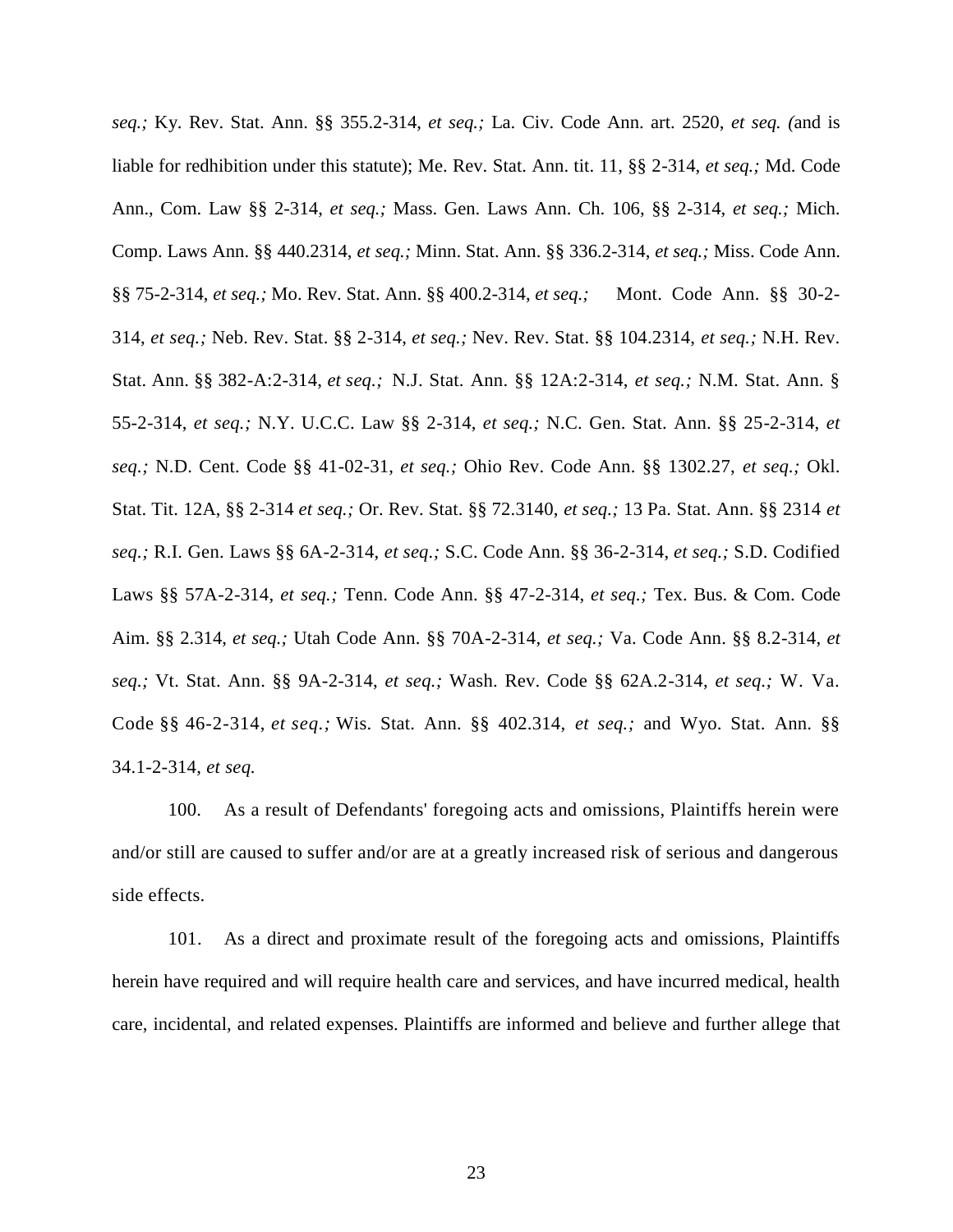Plaintiffs will in the future be required to obtain further medical care and/or hospital care and medical services.

WHEREFORE, Plaintiffs respectfully request that Plaintiffs be granted relief against Defendant, as contained in the Prayer For Relief.

# **COUNT IX - CONSUMER FRAUD AND/OR UNFAIR AND DECEPTIVE TRADE PRACTICES UNDER STATE LAW**

102. Plaintiffs reallege and incorporate by reference the allegations set forth above as if set forth herein.

103. Certain Plaintiffs herein will bring a cause of action for consumer fraud and/or unfair and deceptive trade practice under applicable state law.

104. Defendant is on notice that such claims may be asserted by individual Plaintiffs herein.

WHEREFORE, Plaintiffs respectfully request that Plaintiffs be granted relief against

Defendant, as contained in the Prayer For Relief and as permitted by the applicable state laws.

# **COUNT X - GROSS NEGLIGENCE/MALICE**

105. Plaintiffs reallege and incorporate by reference the allegations set forth above as if set forth herein

106. The wrongs done by Defendant were aggravated by the kind of malice, fraud, and grossly negligent disregard for the rights of others, the public, and Plaintiffs herein for which the law would allow the imposition of exemplary damages (and which Plaintiffs herein will seek at the appropriate time under governing law). Such exemplary damages are appropriate given Defendant's conduct, as further alleged herein, which includes the failure to comply with applicable Federal standards and or basic metallurgy and implant design practices, which recklessly caused substantial injuries to Plaintiffs herein (or, when viewed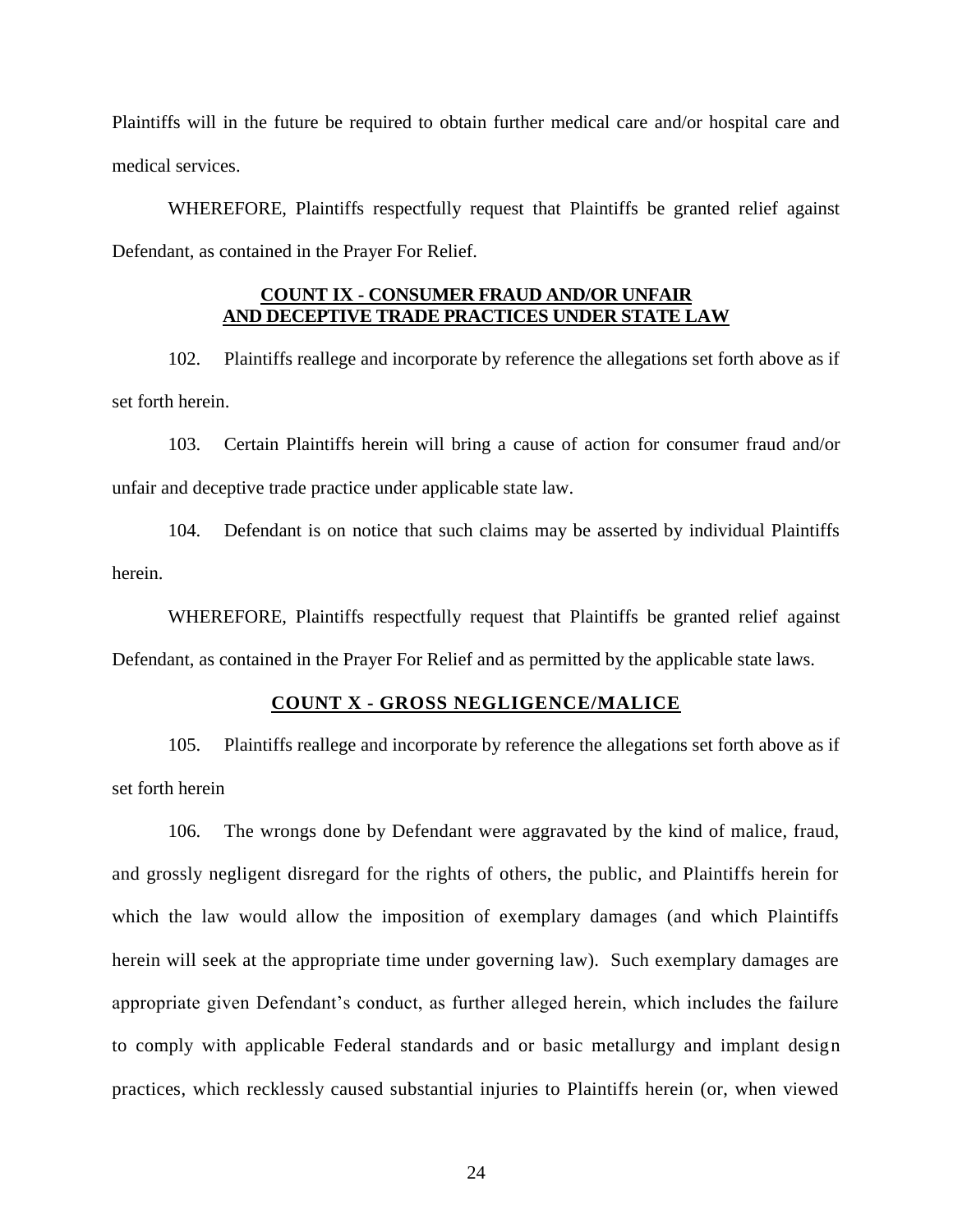objectively from Defendant's standpoint at the time of the conduct, involved an extreme degree of risk considering the probability and magnitude of the potential harm to others), of which Defendant was actually, subjectively aware of the risks involved, but nevertheless proceeded with conscious indifference to the rights, safety, or welfare of others, or included a material representation that was false, with Defendant knowing that it was false or with reckless disregard as to its truth and as a positive assertion, with the intent that the representation is acted on by Plaintiffs herein.

107. Plaintiffs herein relied on the representations and suffered injuries as a proximate result of this reliance.

108. Plaintiffs herein will seek to assert claims for exemplary damages at the appropriate time under governing law in an amount within the jurisdictional limits of the Court.

109. Plaintiffs herein also allege that the acts and omissions of the Defendant, whether taken singularly or in combination with others, constitute gross negligence that proximately caused the injuries to Plaintiffs herein. In that regard, Plaintiffs herein will seek exemplary damages in amounts that would punish Defendant for its conduct and which would deter other manufacturers from engaging in such misconduct in the future.

WHEREFORE, Plaintiffs respectfully request that Plaintiffs be granted relief against Defendant, as contained in the Prayer For Relief.

#### **COUNT XI - LOSS OF CONSORTIUM**

110. Plaintiffs reallege and incorporate by reference the allegations set above as if set forth herein.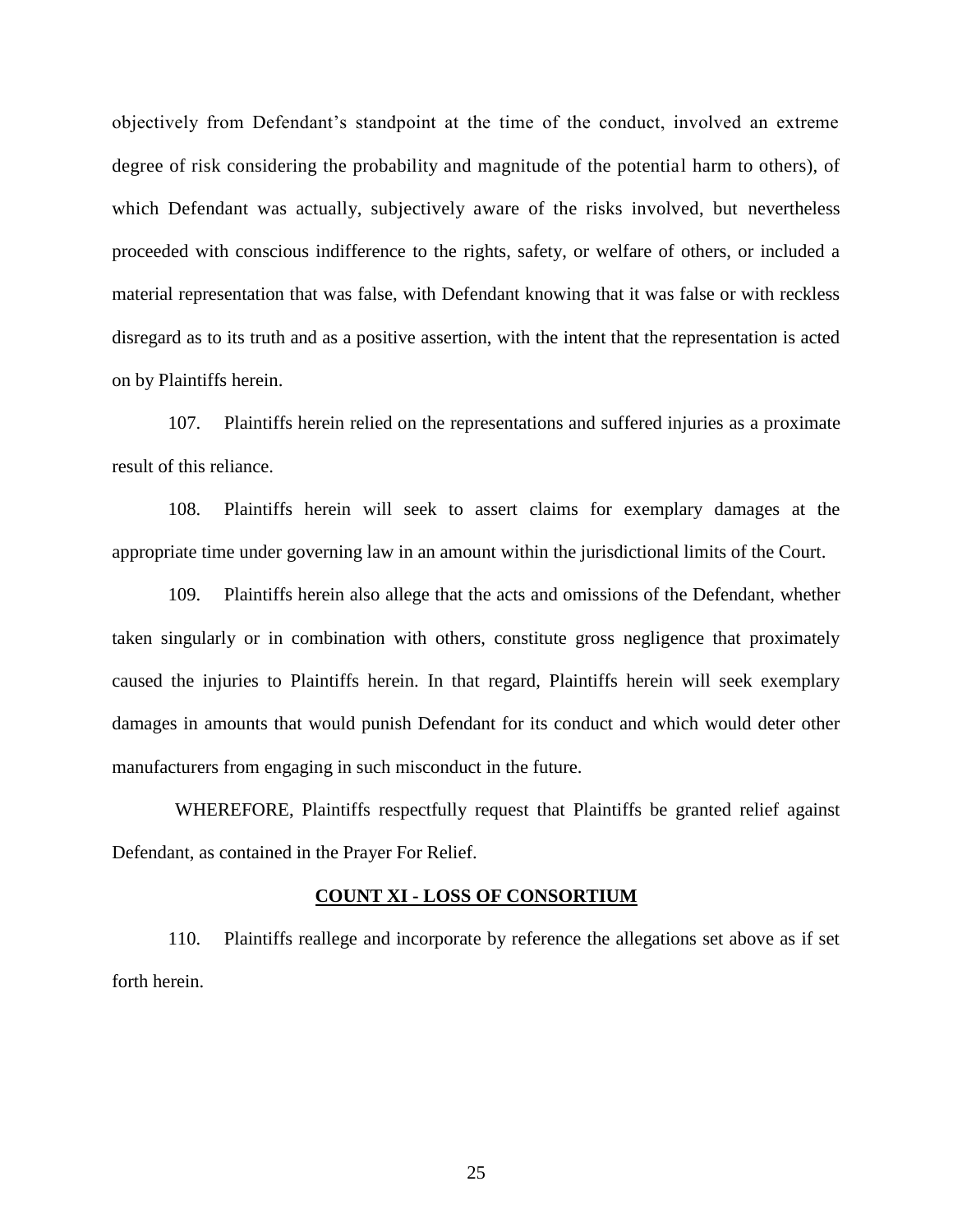111. At all times material, Plaintiff was married to Plaintiff's spouse. As a result of the injuries and damages sustained by Plaintiff, Plaintiff's spouse has suffered the loss of care, comfort, society and affections from Plaintiff.

WHEREFORE, Plaintiffs respectfully request that Plaintiffs be granted relief against Defendant, as contained in the Prayer For Relief.

# **COUNT XII – PUNITIVE DAMAGES UNDER COMMON LAW, PUNITIVE DAMAGES ACT (N.J.S.A. 2A:15-5.9, et seq.), and PRODUCT LIABILITY ACT (N.J.S.A. 2A:58C-1 et seq.)**

112. Plaintiffs reallege and incorporate by reference the paragraphs above, as though fully set forth herein.

113. At all times material hereto, Defendant knew or should have known that the Hip Stems were inherently more dangerous than alternative hip replacement systems on the market, including having a greater risk of fretting and corrosion, shorter life span, and an increased need for additional surgeries due to premature failure of the ABG II Hip Stem.

114. At all times material hereto, Defendant attempted to misrepresent and did misrepresent facts concerning the safety of the ABG II Hip Stem.

115. Defendant's misrepresentations included knowingly withholding material information from the medical community and the public, including Plaintiffs herein, concerning the safety and efficacy of the ABG II Hip Stem.

116. At all times material hereto, Defendant knew and recklessly disregarded the fact that the ABG II Hip Stem was subject to causing fretting and corrosion in patients implanted with the device, including Plaintiffs herein, with far greater frequency than safer alternative hip replacement systems.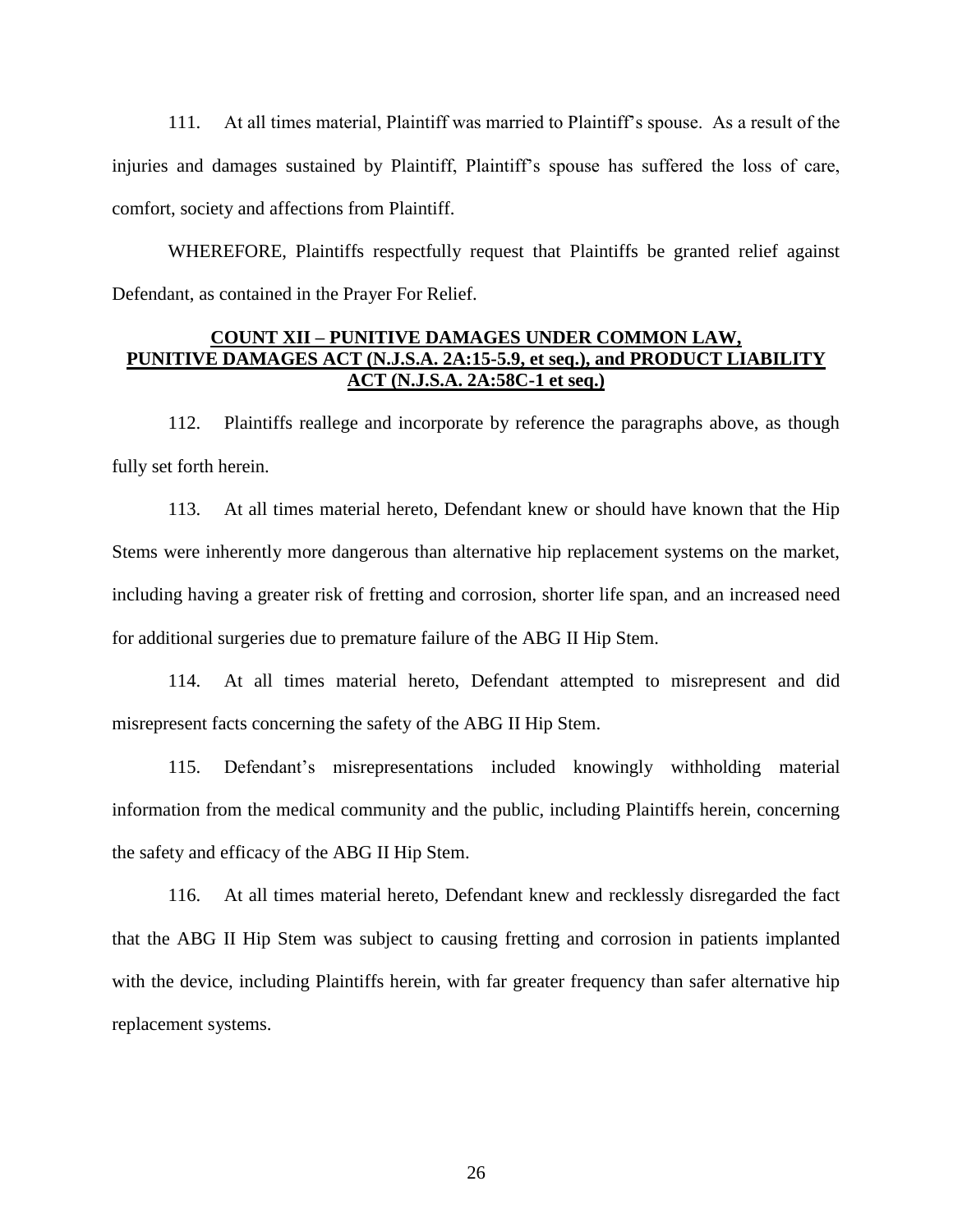117. Notwithstanding the foregoing, Defendant continued to aggressively market the ABG II Hip Stem without disclosing the aforesaid side effects and risks to Plaintiffs herein when there were safer alternative methods and products available.

118. Defendant knew of the ABG II Hip Stem's defective and unreasonably dangerous nature, as set forth herein, but continued to design, develop, manufacture, market, distribute, and sell the ABG II Hip Stem so as to maximize Defendant's sales and profits at the expense of the health and safety of the public, including Plaintiffs herein, in conscious and/or negligent disregard of the foreseeable harm.

119. Defendant's intentional and/or reckless, fraudulent, and malicious failure to disclose information deprived Plaintiffs herein and Plaintiffs' surgeons of necessary information to enable Plaintiffs herein to weigh the true risks of using the ABG II Hip Stem against its benefits.

120. As a direct and proximate result of the Defendant's conscious and deliberate disregard for the rights and safety of consumers, including Plaintiffs herein, Plaintiffs suffered severe and permanent physical injuries as set forth above.

121. The aforesaid conduct of Defendant was committed with knowing, conscious, and deliberate disregard for the rights and safety of consumers, including Plaintiffs herein, thereby entitling Plaintiffs to punitive damages in an amount appropriate to punish the Defendant and deter it from similar conduct in the future.

122. Defendant's actions showed willful misconduct, malice, fraud, wantonness, oppression, or that demonstrated entire want of care raises the presumption of conscious indifference to the consequences.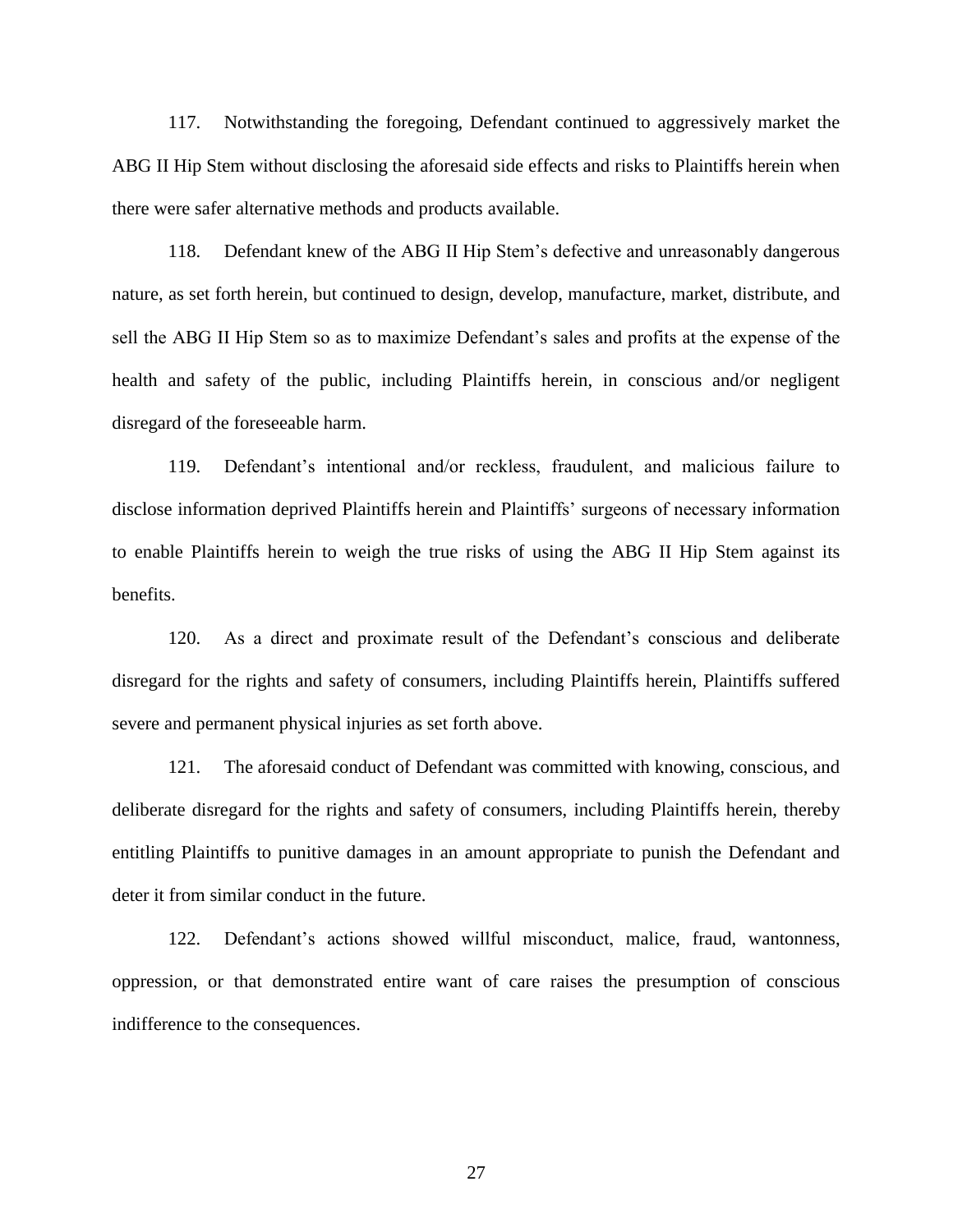123. Plaintiffs herein allege the cause of action for punitive damages, despite the holding of *McDarby v. Merck*, in that these Hip Stems were never approved as safe and effective, and the holding in that case is otherwise inapplicable herein.

WHEREFORE, Plaintiffs herein demands judgment against Defendant for compensatory and punitive damages, together with interest, costs of suit, attorneys' fees, and all such other relief as the Court deems proper.

## **COUNT XIII - MEDICAL MONITORING**

124. Plaintiffs reallege and incorporate by reference the allegations set above as if set forth herein.

125. At all times relevant to this cause of action, Defendant was in the business of designing, developing, manufacturing, marketing, and selling sophisticated medical devices, including the ABG II Hip Stem.

126. Defendant, in designing, developing, manufacturing, marketing, labeling, selling, monitoring and overseeing the Hip Stems, had a duty to act with reasonable care and to warn Plaintiffs herein and Plaintiffs' physicians of the risks; dangers; adverse events involving fretting and corrosion; and other potential failures and defects of the ABG II Hip Stem.

127. At the time of the manufacture and sale of the ABG II Hip Stem (from 2009 through July of 2012), Defendant knew or should have known the following with regard to the Hip Stems:

a. That the Hip Stems were designed and manufactured in such a manner so as to present an unreasonable risk of failure;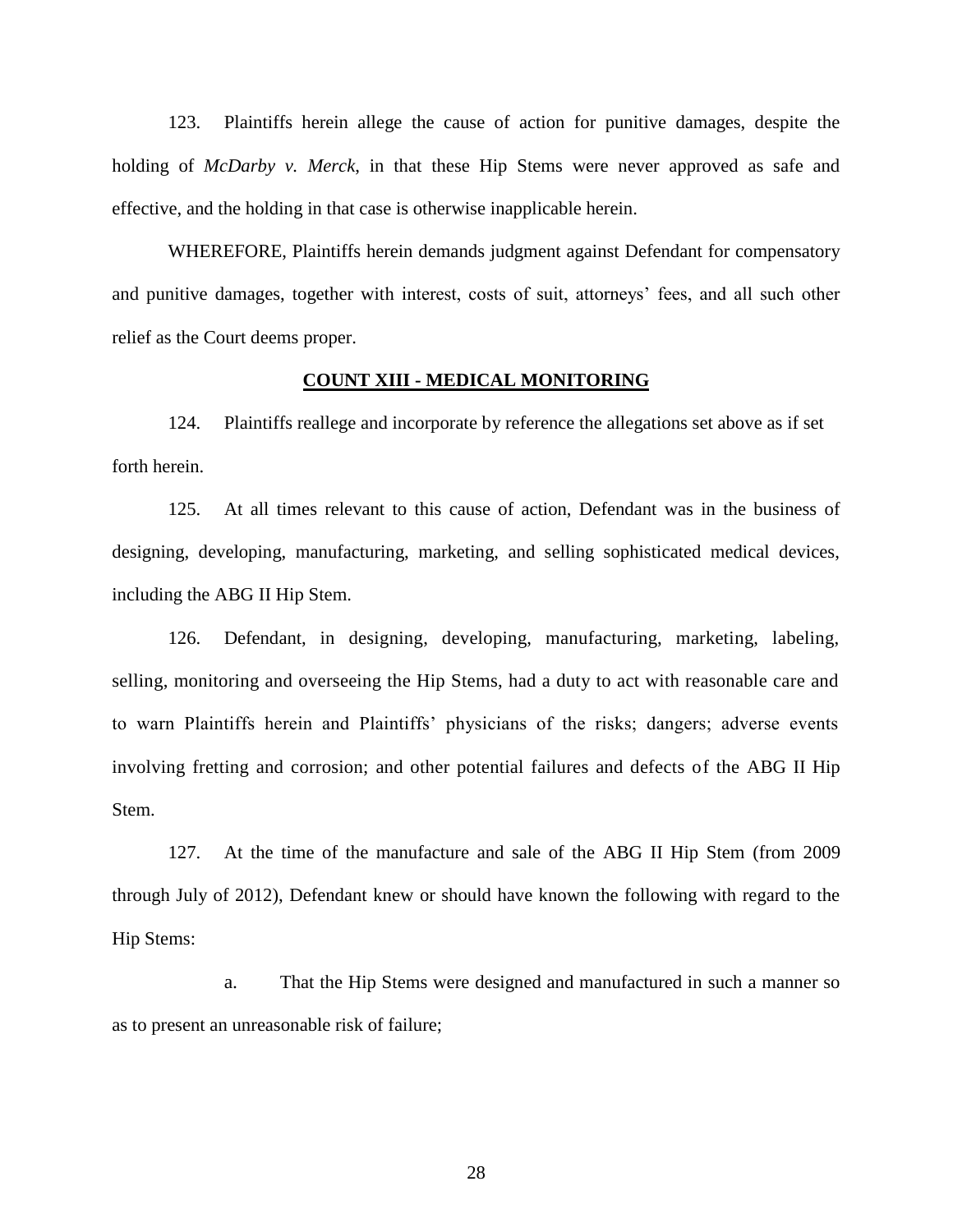b. That the Hip Stems were substandard and dangerous in that they combined a cobalt and chromium neck with a titanium stem;

c. That the Hip Stems were designed and manufactured so as to present an unreasonable risk of fretting and/or corrosion;

d. That the Hip Stems were designed and manufactured so as to present an unreasonable risk of metallosis; and/or

e. That the Hip Stems were designed and manufactured to have unreasonable and insufficient strength or structural integrity to withstand normal placement within the human body.

128. Defendant committed one or more breaches of the duty of reasonable care and was negligent in the following manner:

a. Unreasonably and carelessly failing to properly warn of the dangers and risks of harm associated with the Hip Stems, including, but not limited to, the incidence of fretting and/or corrosion and/or the likelihood that this dual modular stem could not be safely removed;

b. Unreasonably and carelessly manufacturing the ABG II Hip Stems in such a manner that the Hip Stems had insufficient strength or structural integrity and/or the appropriate materials utilized in the product to withstand the foreseeable use of normal placement within the human body; and/or

c. Unreasonably and carelessly designing the ABG II Hip Stems in such a manner that that the Hip Stems presented increased risks of harm to Plaintiffs herein in that the devices were prone to fretting, corrosion or other modes of failure.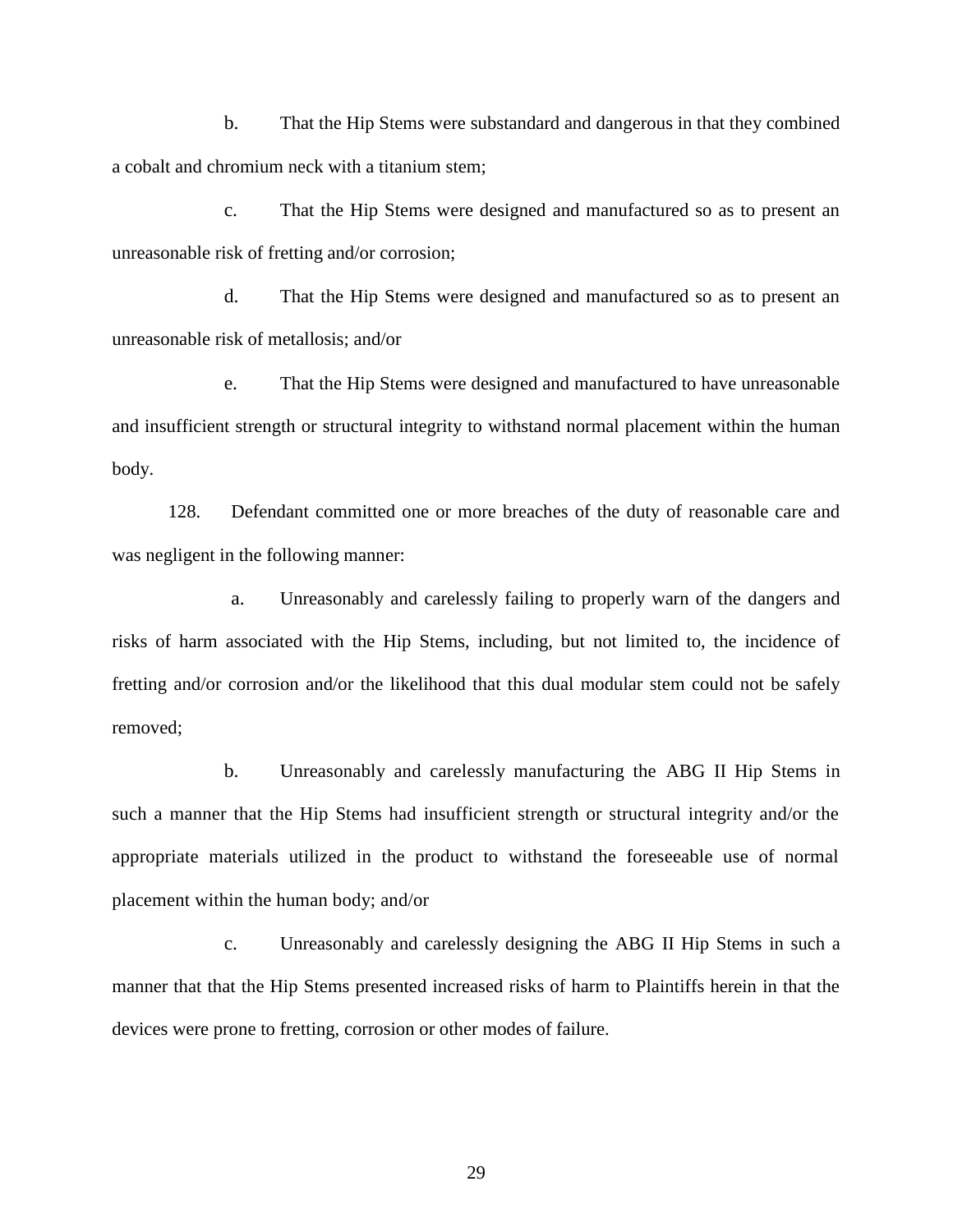129. Plaintiffs herein have been and continue to be exposed to greater than normal background levels of metal debris because all have had the ABG II Hip Stem implanted in their bodies which is likely to fret, corrode, and/or otherwise fail and cause future injuries due to its defective design and manufacture.

130. The Hip Stems that have been implanted in Plaintiffs herein have been proven to be hazardous.

131. Defendant's negligent design, manufacture and/or failure to warn caused the Hip Stems to be implanted in the bodies of Plaintiffs' herein.

132. As a direct and proximate result of Defendant's negligence and/or defects in the design and manufacture of the ABG II Hip Stem, Plaintiffs herein face a significantly increased risk of adverse local tissue reactions, metallosis, and/or other serious latent diseases due to the fretting, corrosion, and/or other failure modes of the Hip Stems.

133. As a further direct and proximate result of the foregoing negligence and/or defects in the design and manufacture of the ABG II Hip Stem, Plaintiffs herein require regular and frequent medical monitoring for the duration of time that Defendant's Hip Stems remain in the bodies of Plaintiffs herein, and Plaintiffs will also be required to expend money and incur obligations to undergo tests to determine their risks and the onset of the diseases and injuries caused by the Hip Stems and associated metallosis, corrosion, and adverse local tissue reactions.

134. Medical monitoring tests and procedures exist which make the early detection of adverse local tissue reaction, metallosis, and other conditions that maybe caused by the failure of the Hip Stems possible. The necessary medical monitoring includes, but is not limited to, blood tests and imaging studies such as magnetic resonance imaging.